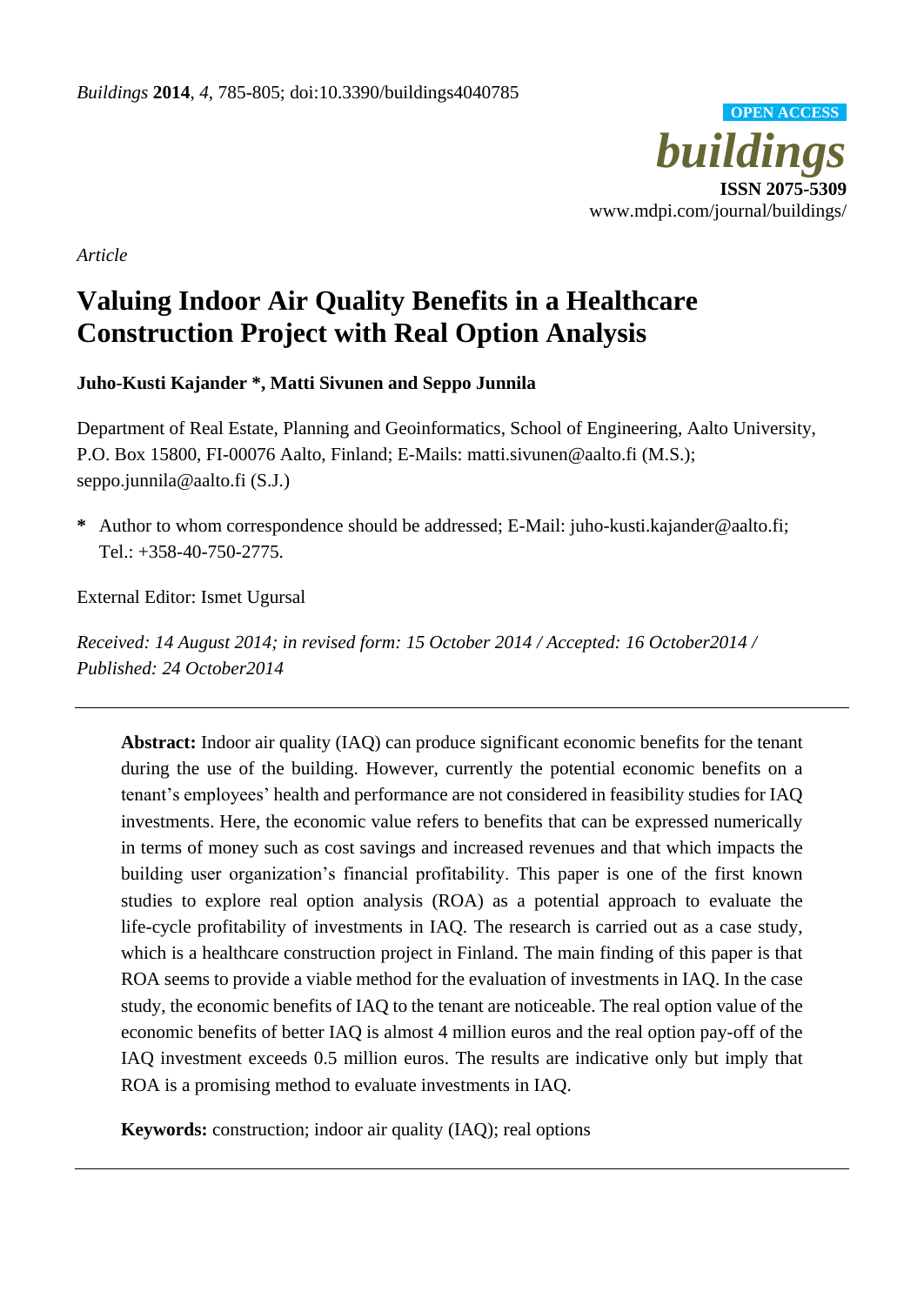## **1. Introduction**

Good indoor air quality (IAQ) is beneficial for human health and performance. Potential benefits of an improved IAQ include lower healthcare costs, reduced sick leaves of occupants, better performance in work, lower turnover of employees, and lower cost of building maintenance due to fewer complaints about indoor air quality. The projected financial gains of these benefits are substantial, as the most important asset and largest cost item of most organizations is the personnel. The gains can be more than 10 times greater than workplace related costs particularly in the case of efficient use of space and high value work. For example, the net financial gains associated with minor improvements in the IAQ of U.S. office buildings are estimated to have a net worth of 20 billion USD annually [1]. According to recent research [2], numerous existing technologies and procedures can improve IAQ in a manner that increases health and performance. In particular, a number of studies [1,3–7] suggest that increase in building ventilation rates (L/s/person) can reduce the number of occupant sick leaves; for example, according to

Paradoxically, it is not so much the benefits but the problems associated with IAQ that are among the key issues for building users and owners in many countries. In fact, the overall costs of the bad IAQ are often higher than, for example, the cost of energy used in the same buildings [2]. In spite of this, the willingness of tenants to pay extra rent for better IAQ and the willingness of building owners to invest in IAQ is still low particularly in the public sector. Moreover, it is exceptional that building investment feasibility studies and project briefs contain quantitative analysis or measurable targets for life-cycle economic benefits and costs of IAQ [8,9]. As a matter of fact, potential economic benefits are not typically considered. Often, for example, the selection of ventilation system is based on a consideration of initial investment costs, energy and maintenance costs. This may lead in adverse selection and low investment profitability, if the economic impact of IAQ on user processes is not accounted for. In practice, there is an urgent need to take the best available IAQ technologies and procedures into practice. An important step towards this is to make the economic benefits of IAQ visible to steer construction sector investment decision-making and design management.

Fisk *et al.* [3], doubling the ventilation rates reduces sick leave by 10%.

While the effects of IAQ on human health and performance have been the subjects of study for several decades, the number of studies focusing on quantitative analysis of the economic benefits is still very limited. Leading scholars [1,7,10] have recently pointed this out calling for new approaches to estimate the economic benefits of IAQ investments under uncertainty. Uncertainty is defined here as "*anything affecting the future performance of an engineering system*" [11] (p. 18). For example, according to Seppänen and Fisk [12], "*There is an obvious need to develop tools so that economic outcomes of health and productivity can be integrated in cost benefit calculations with initial, energy and maintenance costs.*"

Fisk *et al.* [1] underline the importance of accounting for uncertainty in the analysis of IAQ benefits. Two main uncertainties stand out. First source of uncertainty is the approximate understanding of how IAQ parameters affect health, performance, and absence particularly in a specific type of building. Second uncertainty is related to the typically limited data concerning the actual IAQ conditions of buildings. Moreover, when the assessment of economic benefits deals with several simultaneous IAQ improvements one cannot simply add the benefits of each separate IAQ improvement measure as their effects may overlap [12]. In addition, from both the investor and user perspective, the uncertainty on the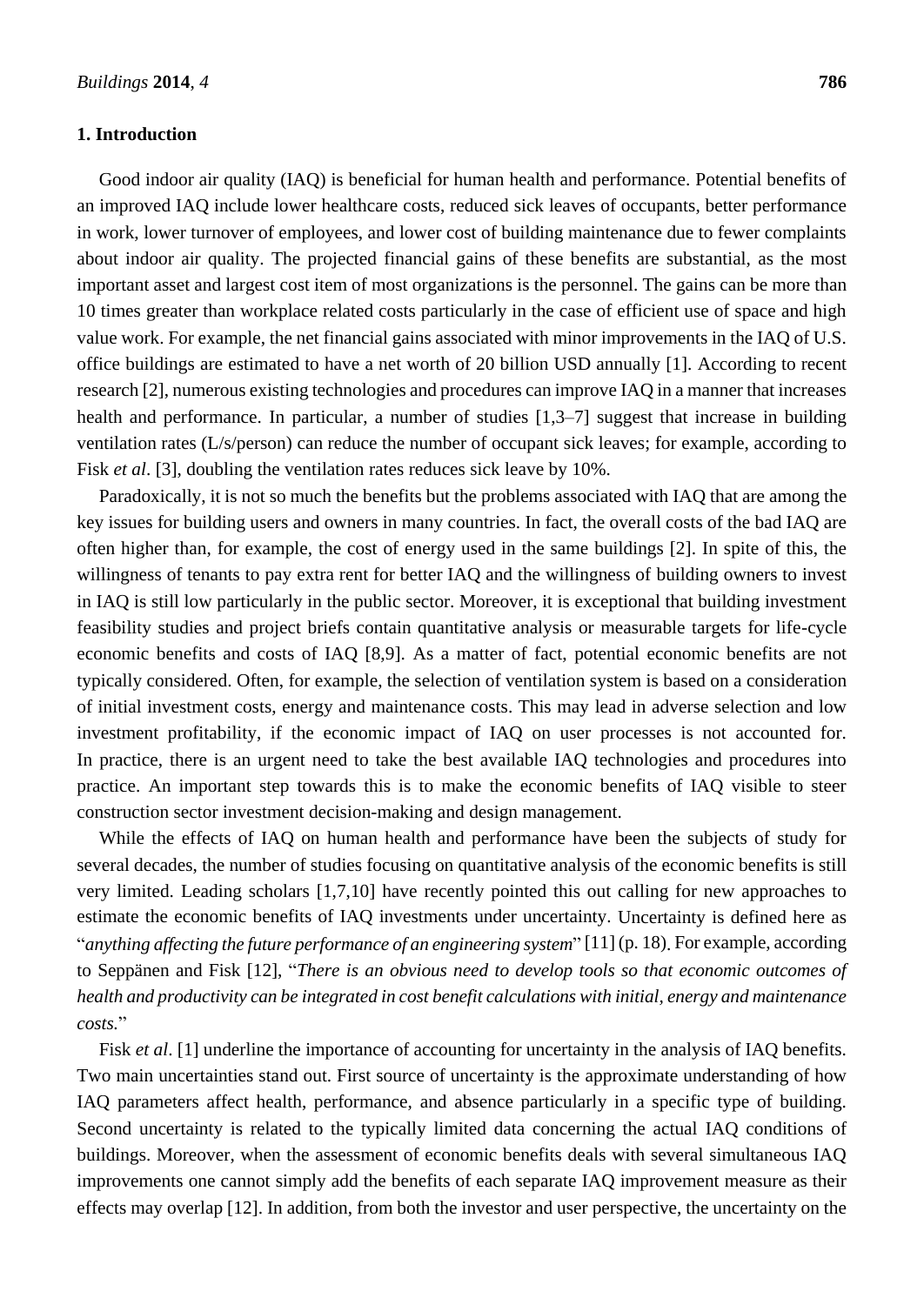capitalization of IAQ investment can be substantial and principal-agent problems similar to building energy efficiency [13] investments may arise. In effect, the IAQ investment cost is accrued by the investor and the potential IAQ benefits are basically benefits to the building users, the carrier of increased utility costs depends on the type of lease. In practice, it may be difficult for the building owner to pass on IAQ investments in the form of higher rents. It may be difficult for the owner to effectively communicate about the characteristics of IAQ and for tenants to evaluate these claims because most tenants are not experts in evaluating the level of IAQ. Given the large uncertainties associated with the estimation of the economic benefits of IAQ, the traditional investment analysis approaches, in particular the discounted cash flow (DCF) that focuses on risk assessment instead of uncertainty, do not work very well in evaluating investments in IAQ and may lead to adverse selection.

This exploratory article investigates real option analysis (ROA) as a potential new approach to evaluate the economic benefits and profitability of investments in IAQ under major uncertainties. The aim of this study is to demonstrate ROA for the evaluation of IAQ investments and develop a research process for evaluating IAQ investments in the early stages of a real life construction project. ROA is an application of option pricing theory into real assets, where embedded options in a real capital investment is valued using an option pricing techniques which have been originally used in the financial world. ROA approach emphasizes uncertainty rather than adjusting financial variables such as the discount rate. The research is carried out as a case study, which is a healthcare construction project in Finland aiming to produce new facilities for over 280 healthcare professionals. The case study demonstrates how ROA can be used to quantify the economic benefits of IAQ and evaluate the investment pay-off under uncertainty in a real life construction project. In the case study, the economic benefits are measured as tenant's cost savings from reduced sick leaves. The main sources of data used in this case study consist of tenants' strategic plans, case projects' feasibility study reports, articles and briefing, and expert workshops.

The empirical contribution of the paper is in the identification of economic benefits of a better IAQ with ROA in a real life construction project. By examining the economic benefits of IAQ, this study increases understanding of how the profitability of IAQ investments can be evaluated by the building owner in building project feasibility studies and target setting.

This article is organized as follows: Section 2 describes the research design; following that, the case study is presented. The article ends with discussion and conclusions, and suggestions for future research.

#### **2. Research Design**

The aim of the empirical analysis is to demonstrate how ROA can be used to quantify the economic benefits and evaluate the profitability of modifiable IAQ capacity in a new healthcare building.

The methodology of research is an embedded case study [14]. In the case study, ROA is applied to the tenant's decision-making process according to real options process developed by Greden *et al*. [15], who studied the market value of an innovative naturally ventilated building with an embedded option to install mechanical cooling in the future. In the process, sources of uncertainty are identified and then the current building brief or design is benchmarked against these sources. Then, investments that help to manage the uncertainty are determined and costs are calculated. After that, the benefits and profitability of these investments are quantified with real options valuation. Finally, results are utilized in setting design target values.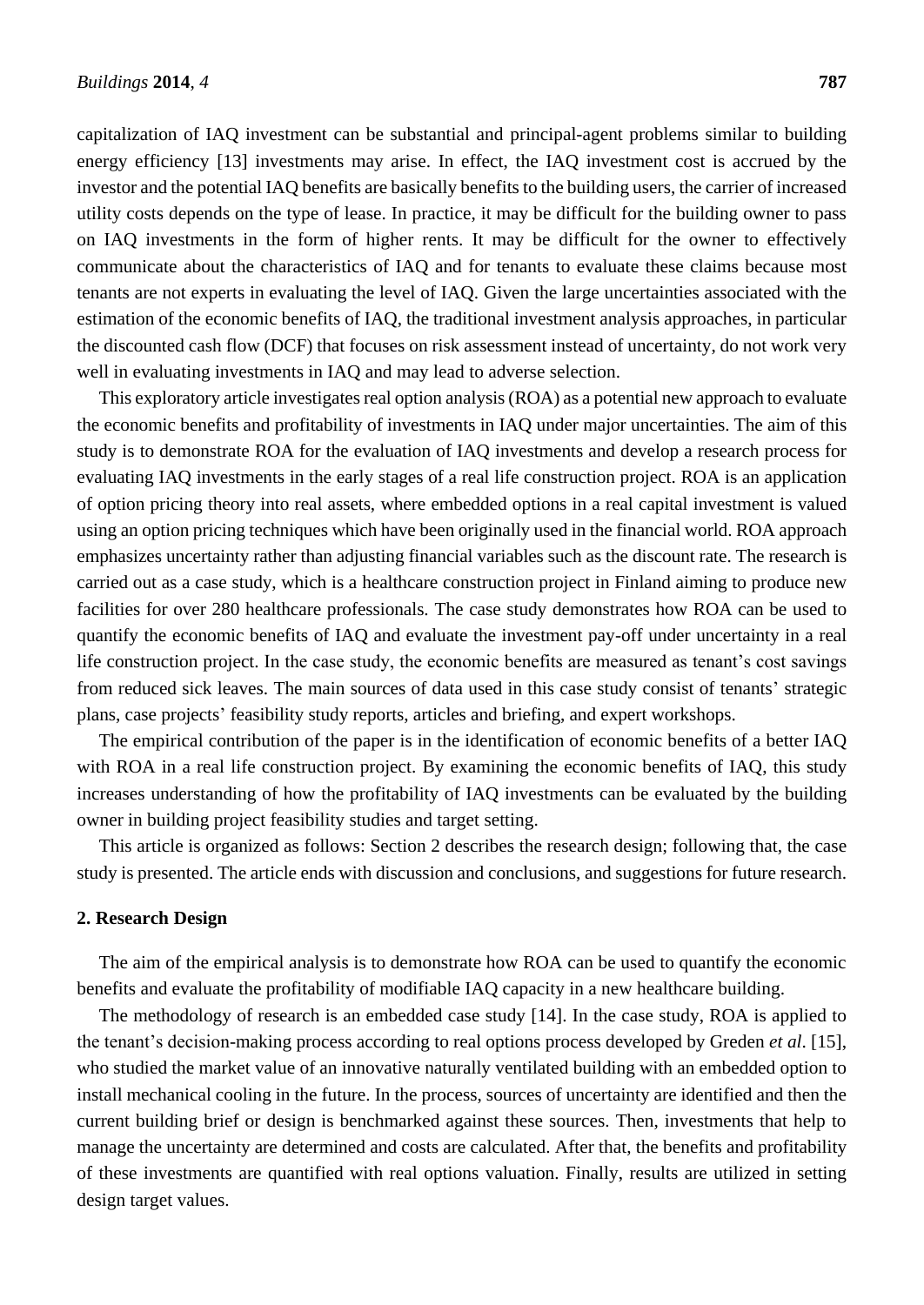ROA is an approach that is often considered to complement the popular DCF analysis when evaluating investments in real assets. In ROA embedded options in real asset investments are valued using option pricing techniques originating from the financial world. ROA approach emphasizes uncertainty rather than adjusting financial variables such as the discount rate that often result in myopic decisions. The most widely known techniques to solve the option value are the Black-Scholes equation, binomial option pricing model and the Monte Carlo method [16]. In all of the methods, the option value is calculated by determining the range of values of the underlying asset. The key component in determining the range is finding out the volatility of the asset. This has been relatively straightforward in the original applications of finance where detailed historical data has been available. However, with real assets this is often very challenging and ROA has received criticism [17,18] for this exact reason, even though the practical applicability of the approach has been well acknowledged.

In this study, the selected technique for real options valuation is the fuzzy pay-off method (FPOM) [19]. FPOM was originally developed on the basis of the Datar-Mathews method [20], which calculates the real options value from the pay-off distribution of net present values (NPV) generated by Monte-Carlo simulations. Collan *et al*. [19] realized that the probabilistic theory used in the Datar-Mathews method (and in other mainstream ROA methods) to treat for uncertainty can be replaced with fuzzy set theory [21]. In the fuzzy set theory, different propositions have a degree of membership in a set, *i.e.*, membership is 0 (complete non-membership), 1 (complete membership) or a value between 0 and 1 (an intermediate degree of membership). This realization allowed a simplification of the projection of uncertainty into three NPV scenarios: minimum, best guess (*i.e.*, the most likely scenario, which is normally drawn up in investment analysis) and maximum. These three scenarios are treated as triangular fuzzy numbers that form a triangular pay-off distribution where the best guess scenario has complete membership, the minimum and maximum scenarios have complete non-membership, and other scenarios in-between have intermediate degrees of membership. This asymmetrical information is used as the basis to form a triangular pay-off distribution that is "a graphical presentation of the range of possible future pay-offs the investment can take" [19], which is illustrated in Figure 1.

**Figure 1.** A triangular pay-off distribution describing the net present values (NPV) of prospective project; percentages 20% and 80% are for illustration purposes only [19]. Reproduced with permission from Mikael Collan. Copyright 2009 Finland.

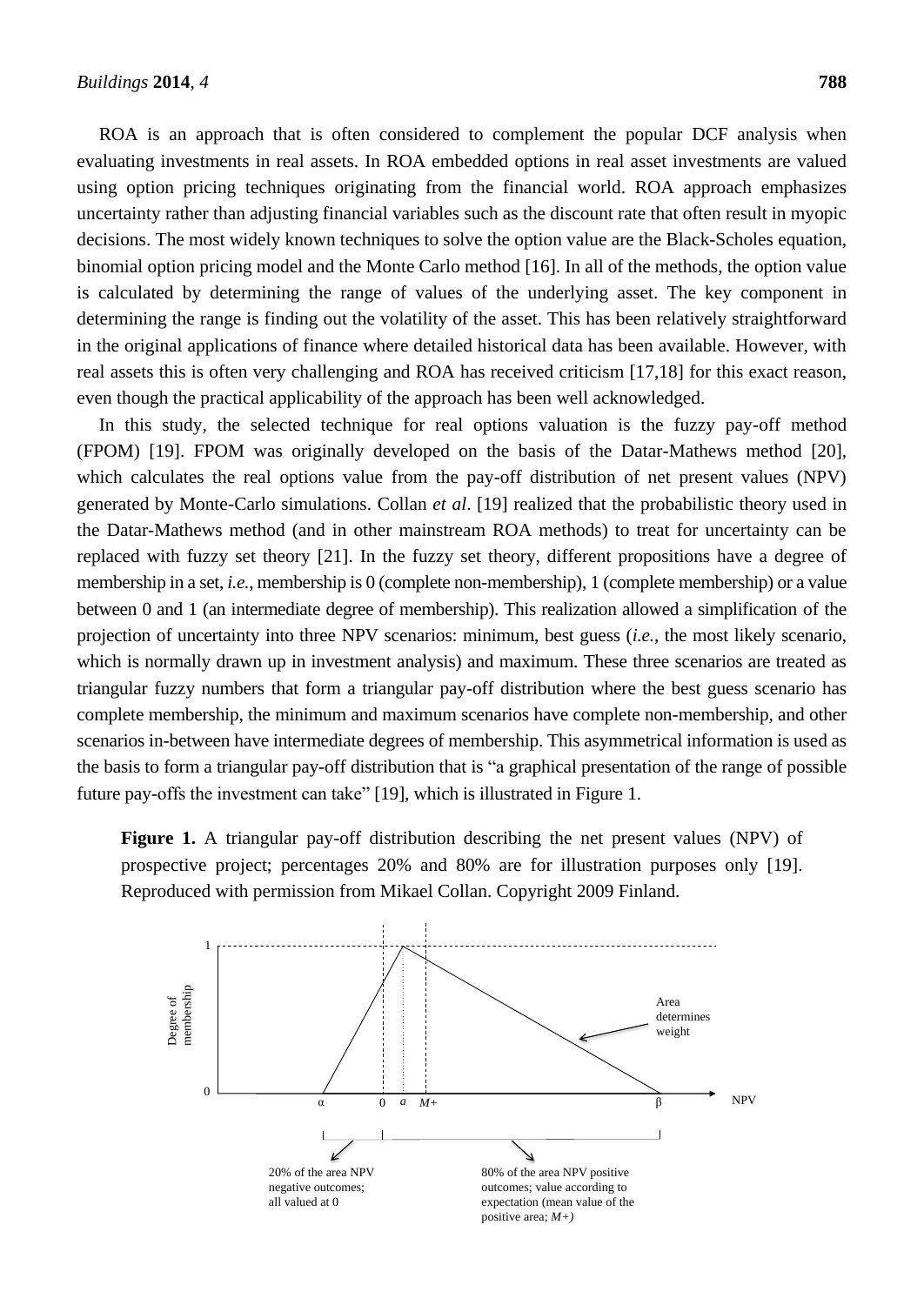Collan [22] defines real option value as "*the possibilistic mean of the positive side of the value terrain weighted by the positive area of the pay-off distribution over the whole area of the pay-off distribution.*" The real option value is calculated as follows:

Real option value = 
$$
\frac{\int_0^\infty A(x) dx}{\int_{-\infty}^\infty A(x) dx} \times E(A_+)
$$

where:  $\int_0^\infty A(x) dx$  $\int_{0}^{\infty} A(x) dx$ : positive area of the pay-off distribution;

 $\int_{-\infty}^{\infty} A(x) dx$ :  $\int_{-\infty}^{\infty} A(x) dx$ : whole area of the pay-off distribution;

 $E(A_+)$ : possible mean of the positive side of the pay-off distribution.

According to Collan [22], the possibilistic mean can be calculated in four different ways, depending on the shape of the pay-off distribution (Figure 1).

- 1) When the whole pay-off distribution is above zero; when  $0 < (a \alpha)$ , then  $E(A_+) = a + \frac{\beta \alpha}{6}$  $\frac{\pi}{6}$ ;
- 2) When the pay-off distribution is partly above zero, so that zero is between the minimum possible NPV and the best guess NPV; when  $(a - \alpha) < 0 < a$ , then  $E(A_+) = a + \frac{\beta - \alpha}{6}$  $\frac{a-a}{6} + \frac{(a-a)^3}{6a^2}$  $\frac{(-a)}{6a^2}$ ;
- 3) When the pay-off distribution is partly above zero, so that zero is equal to the best guess NPV or between the best guess NPV and the maximum possible NPV; when a is below zero, but a +  $\beta$  is above zero (a < 0 < a + β), then  $E(A_+) = \frac{(a+β)^3}{6R^2}$  $rac{(-1)^{1}}{6\beta^2}$ ;
- 4) When the whole pay-off distribution is below zero, then  $E(A_+) = 0$ .

For a more detailed description of the method and mathematical formulas, please see Collan *et al*. [19] and Collan [22]. The FPOM is selected for this study because of its practical applicability, *i.e.*, only three scenarios (minimum, best guess, and maximum) are needed for the analysis. In contrast, other suitable option valuation models, such as Monte Carlo simulation, requires relatively detailed information for example on the design solution that is not normally available at the initial stages of typical construction projects.

#### **3. Case Study**

In the case study, the economic benefits and pay-off of an IAQ investment in a new healthcare center are examined with ROA from tenant organizations perspective. Specifically, the aim is to demonstrate ROA for the modifiable ventilation capacity investment, which enables adding more ventilation capacity and increase ventilation rate. Based on the results from the earlier empirical studies (see Subsection 3.3), the starting premise in the case study is that a higher ventilation capacity can potentially lead to a reduction in tenant's sick leave rate, holding other things equal. The economic benefits are measured as cost savings from sick leave rate reductions for the tenant organization. The main sources of data used in this case study consist of the literature review results, tenants' strategic plans, case projects' feasibility study reports, articles and briefing, and expert workshops.

The case study in this paper is a 40 million euro healthcare construction project in Finland. A short summary of the project brief of the healthcare center is presented in Table 1. The tenant and investor is a Finnish city of Järvenpää with a population of nearly 40,000 inhabitants. The case project, new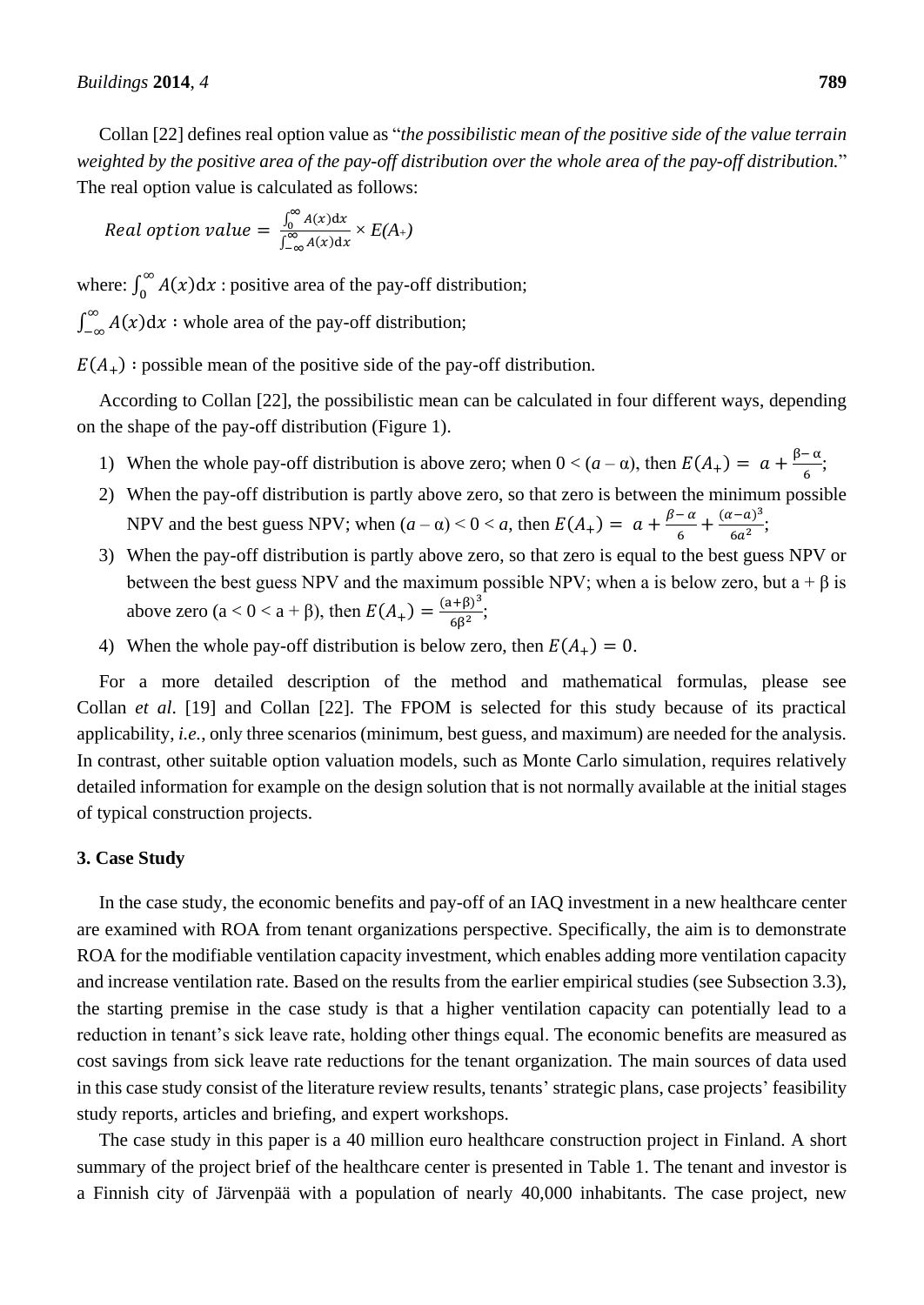healthcare center with gross area of 13,500 square meter (SQM), will offer the basic health and social services to the inhabitants. The tenant and the investor have together set four main objectives for the new healthcare center;

- 1) The new healthcare center must enable the city of the Järvenpää to generate health benefits for the inhabitants via new healthcare processes and methods;
- 2) The new healthcare center must support the healthcare functions performed and adapt to function changes;
- 3) The new healthcare center must be conformable to the budget and enrich the townscape;
- 4) The facilities must be put on use in October 2016.

The case was selected because it aims to create a new user benefit driven construction management model for the public sector. In fact, the project is a national benchmark project for new practices in public healthcare construction and it is in part funded by the Finnish Funding Agency for Innovation, Tekes [23]. In addition, the severity of IAQ problems on healthcare buildings in general is large. For example, in Finland national authorities and experts [24] estimate based on national and building level data that the prevalence of severe IAQ problems in existing healthcare buildings is 20%–26% of total room space. This case selection provided us also with the necessary data to apply ROA to evaluate the profitability of IAQ investments.

| <b>New facilities</b><br><b>Facility attributes</b> |                                                        | <b>Metrics</b> |
|-----------------------------------------------------|--------------------------------------------------------|----------------|
| Location                                            | City of J ärvenpää, Finland                            |                |
| Facility completed                                  | $2016$ (planned)                                       | –              |
| Gross area                                          | 13,500                                                 | <b>SQM</b>     |
| <b>Facility owner</b>                               | A subsidiary company owned 100% by city of J ärven a a |                |
| <b>Tenant</b>                                       | City's social and healthcare service organization      |                |
| Estimated gross rent in 2017                        | 22.72                                                  | eur/month/SQM  |
| Type of ventilation system                          | Mechanical supply and exhaust                          |                |
| Ventilation rate                                    | 15                                                     | L/s/person     |
| Building modifiability for                          | Yes, modifiability option to increase ventilation      |                |
| additional ventilation capacity                     | capacity later on to 24 L/s/person                     |                |

**Table 1.** Facility attributes. Data from [25]. Copyright 2013 Finland. SQM: square meter.

#### *3.1. Case History*

The tenant, the city's social and healthcare services organization, recognized the need for new healthcare facilities in 2008. The need was imminent due to two major reasons brought about by changes in tenants' operations and attributes of the present facility and personnel (Tables 2 and 3). First, the present healthcare facilities do not support the tenants' new healthcare processes and personnel well-being. The current facilities were built in the 1970s offering few options to adapt to the major changes in user functions by 2030. Moreover, based on employee complaints and frequent respiratory infections the tenant suspects that the IAQ of the building contributes to the personnel sick leave rate (12.4 days per person per year [26]), which is higher than the estimated average sick leave rate in Finland (8.4) [27] for municipal workers, but not exceptional in comparison to the sick leave rates of healthcare employees in Finnish benchmark cities (e.g., Kirkkonummi 8.3 [28], and Hyvinkää 17.8 [29]).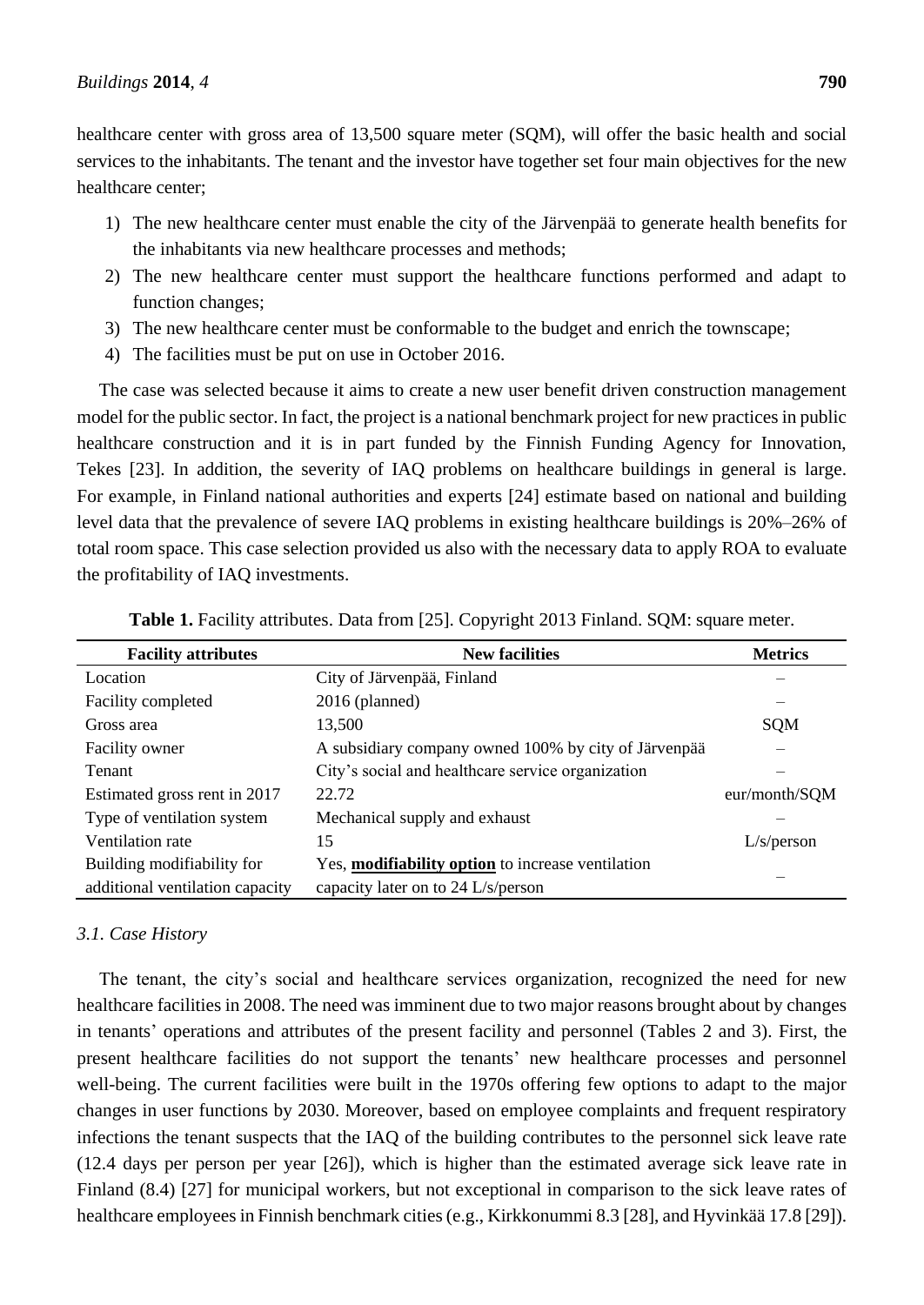Ventilation rate in the present facilities is 8 L/s/person [30]. Second, the demand for healthcare services is increasing due to the rapidly ageing population. For example, the number of people over 75 years of age is expected to triple by 2030 in Järvenpää [31], which in particular requires additional ward capacity and personnel.

**Table 2.** Background information on tenant's operations. Data from [30]. Copyright 2013 Finland.

| <b>Tenant attributes</b>         | <b>Current operations</b>                   | <b>Operations in 2030</b>       |
|----------------------------------|---------------------------------------------|---------------------------------|
|                                  | Perform basic healthcare and social         | Generate health benefits to the |
| Aim of operations                | services for the inhabitants of J ärven pää | inhabitants of J ärvenpää       |
| Basic healthcare visits per year | 88,761                                      | 112,385                         |
| Healthcare staff                 | 286                                         | 347                             |

**Table 3.** Tenant personnel attributes. Data from [26]. Copyright 2013 Finland.

| <b>Tenant personnel attributes</b> | <b>Current situation</b>                    | <b>Metrics</b>       |
|------------------------------------|---------------------------------------------|----------------------|
| Average age of employees           | 47.3                                        | years                |
| Annual turnover of employees       | 24.1                                        | % of total workforce |
| Number of sick leaves              | 3,546.0                                     | days per year        |
| Sick leave rate per employee       | 12.4                                        | days per year        |
| Top three reported reasons for     | Respiratory infections, skeletal and muscle |                      |
| sick leaves                        | systems diseases, mental problems           |                      |

Consequently, the tenant organization has decided to relocate and is motivated to investigate the economic benefits of operating in the new facilities. In particular, the tenant wants to investigate whether it is worthwhile in the economic sense to pay a higher rent in the new premises in the long-term. As personnel are the tenants' most valuable resource and largest cost item, a key issue is to evaluate the potential economic benefits related to IAQ in the new facilities. In the following, ROA is demonstrated as a tool to evaluate these economic benefits.

### *3.2. Key Uncertainties and Investment Opportunities for the Tenant*

As a first step of ROA, an expert workshop was organized to identify the key uncertainties for tenant's operations in the new facility and investments to manage the identified uncertainties. Workshop participants were tenant's executive director, investor organization's managing director, two IAQ experts and five construction management professionals. First, the workshop participants reviewed the tenant's current state of operations and long-term strategic targets and case projects' feasibility studies and briefing report. Following that, relevant uncertainties were described and categorized. Future personnel well-being and utilization rate were rated as the key source of uncertainty for the tenant in the new facility. After that, the potential investments to manage the uncertainty of personnel well-being and utilization rate were shortlisted and heuristically evaluated against the uncertainties.

As a result of the workshop, the improvement of IAQ was set as a key investment and design theme, and a specific investment opportunity was assigned for ROA to evaluate its economic benefits and profitability.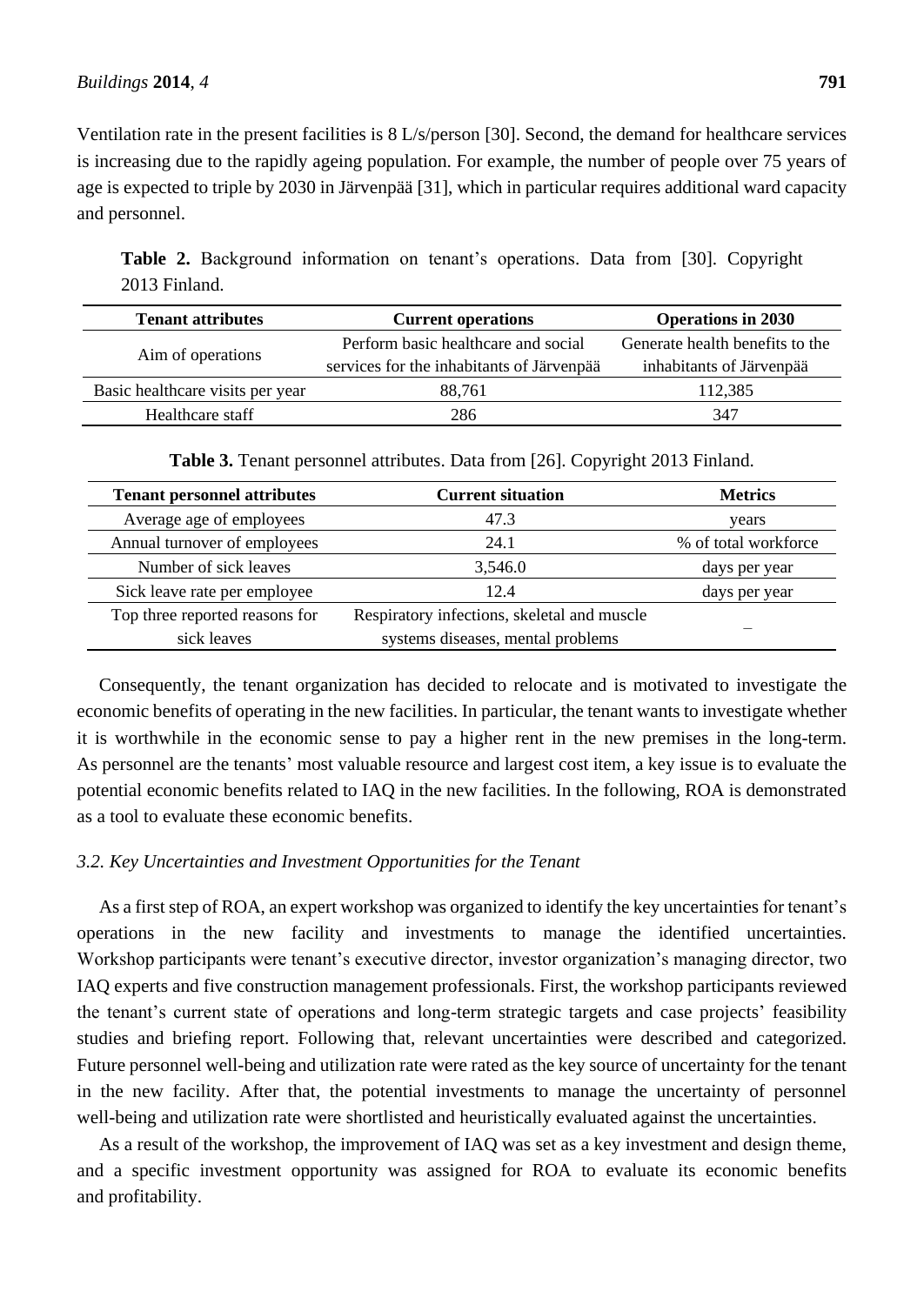The investment is modifiable ventilation capacity in the new facility, which represents a potentially valuable option to the tenant. Modifiability enables adding more ventilation capacity (from 15–24 L/s/person) and increase ventilation rates to capture the potential health and economic benefits of higher ventilation rates through lower sick leave rates. Thus, it is an additional and performance enhancing investment to the originally planned ventilation system of the new building with a ventilation capacity of 15 L/s/person. Physically, this means that the building design accommodates future installation additional ventilation units. In the workshop, modifiability of the ventilation capacity was seen to be particularly interesting and important, as the uncertainty on the actual reasons and interactions behind sick leave rates and the magnitude of potential economic benefits is large. The investment period is 20 years.

### *3.3. Estimation of the Economic Benefits of the Investment with Real Option Analysis*

In the following analysis, the economic benefits and pay-off of the IAQ investment are analyzed with ROA. The focus is on analyzing the benefits of better IAQ through increasing the ventilation rates. The examination of economic benefits related to the option to wait and optimal timing of the investment is outside the scope of this study. The measure for the economic benefits of the investment is the savings from reduces personnel sick leaves during investment life-cycle. Sick leave is selected as a measure based on the evidence from earlier literature on the positive association between higher ventilation rates and sick leave rates. Moreover, in this case, the reduction of sick leaves is a high priority for the tenant and sick leave data availability is better than, for example, personnel productivity data. The cash flow scenarios required for calculating the real options value (*i.e.*, the value of the economic benefits of the investments) are drawn from the tenant, building and research information available.

The research process, *i.e.*, valuation of the potential economic benefits of the investment proceeded in seven steps:

- 1) Documenting the current state of tenants' personnel sick leave rate and annual costs and estimating yearly personnel reduction/growth (*i.e.*, the percentage of personnel per year) and the distribution of the sick leave rate during the investment period;
- 2) Assessing the potential effect of increased ventilation rates on sick leave rate based on the findings from earlier literature and expert workshop;
- 3) Comprising three different scenarios of annual sick leave rate reductions by connecting the findings from phases 1 and 2;
- 4) Converting the scenarios into potential the cost savings scenarios achievable with increased ventilation rates;
- 5) Calculating the real option value of the economic benefits using the potential cost saving scenarios;
- 6) Calculating the costs of investments;
- 7) Calculating investment pay-off, *i.e.*, real option pay-off for the investment by converting the cost savings scenarios to net pay-off scenarios by taking account the costs of investments.

Besides the potential connection between ventilation rates and sick leave, the magnitude of cost savings from reduced sick leave depends particularly on the level of the tenants' sick leave rate in the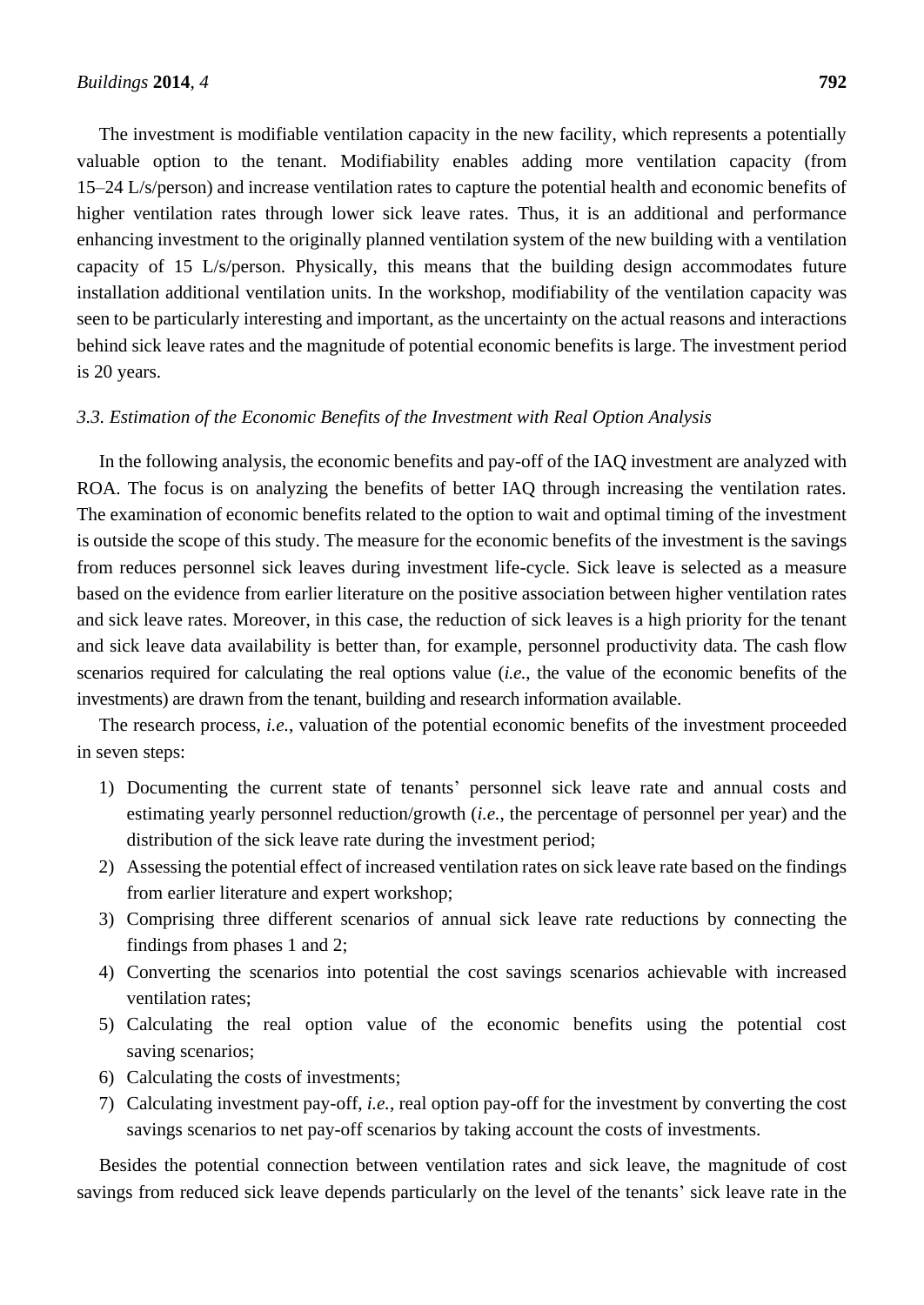beginning of the investment period and the anticipated development during the investment period, as well as the estimated number of employees during the investment period. Therefore, the first step of the quantitative analysis was to document the current situation of personnel and sick leave rates in the tenant organization. Currently, the tenant has 286 employees, mainly basic healthcare nurses and physicians, who will transfer to work in the new building in 2016. The sick leave rate is 12.4 days per employee per year, and the total annual cost of the organization's entire sick leave is 1,064,000 euros for the city assuming that the total cost of a sick leave day for a municipal employee is 300 euros in accordance with the recommendation of the Ministry of Finance in Finland [32]. To estimate the distribution of sick leave rate during the investment period, the standard deviation of the annual sick leave rate (0.504 percentage points) was calculated based on city's sick leave rate data available in 2005–2013. The standard deviation was used in scenario formulation to assess and account for the natural variation in the sick leave rate. In addition, the tenant organization's number of personnel development during 2014–2035 was modeled according to the estimated increase in demand for health care services in the region. The estimation of the demand for health care services was based on a demographic model on Järvenpää region population growth and change in age structure, which in this case both have a significant positive impact on the demand for health care services. Following that, the increase in the number of tenants' employees was estimated to increase in proportion to the expected increase in demand for healthcare services. The number of employees is estimated to increase from 286 to 355 employees by 2035.

In the second step of the research process, earlier literature was reviewed to find evidence-based inputs on the magnitude of the potential effect of ventilation rates on occupant sick leaves for the estimation of the economic benefits. Table 4 presents a summary of the earlier studies that address the link between ventilation rates and sick leaves. The recently emerged literature contains very little evidence on how ventilation rates affect sick leave rate. The studies focus on analyzing and comparing the sick leave rates of office workers in independently ventilated facilities and different working spaces, and in schools. Earlier studies that examine the topic in healthcare settings were not found. However, the relevance of the findings in office buildings for this case study is relatively high as office space and appointment rooms represent nearly 50% of the gross area of the new healthcare building [25].

In a path-breaking study, Milton *et al*. [4] examine the possible link between occupant short-term sick leave and increased ventilation rates. The authors use poisson regression to analyze 1994 sick leaves for 3720 hourly office workers of a company located in Massachusetts USA, in 40 buildings with 115 independently ventilated work areas. The study documented that short-term sick leave rates were reduced by 35% at an outside air ventilation rate of 24 L/s/person compared to 12 L/s/person. According to Milton *et al*. [4], there are two likely mechanisms for a causal association of ventilation with sick leaves, *i.e.*, irritant and allergic reactions, or increased respiratory illness due to either airborne spread of infection or an increase in susceptibility. The reduction in sick leave rates associated with increased ventilation is similar to the reduction in sick leave observed during the flu season with influenza vaccination of a healthy population. Fisk *et al*. [3] estimate that doubling the outdoor air supply rate can reduce sick leave prevalence by 10% in open plan offices or when the air is recirculated within the office building. The study uses published field data and a theoretical model of airborne transmission of respiratory infections, and studies in which sick leave or short-term illness were the outcomes.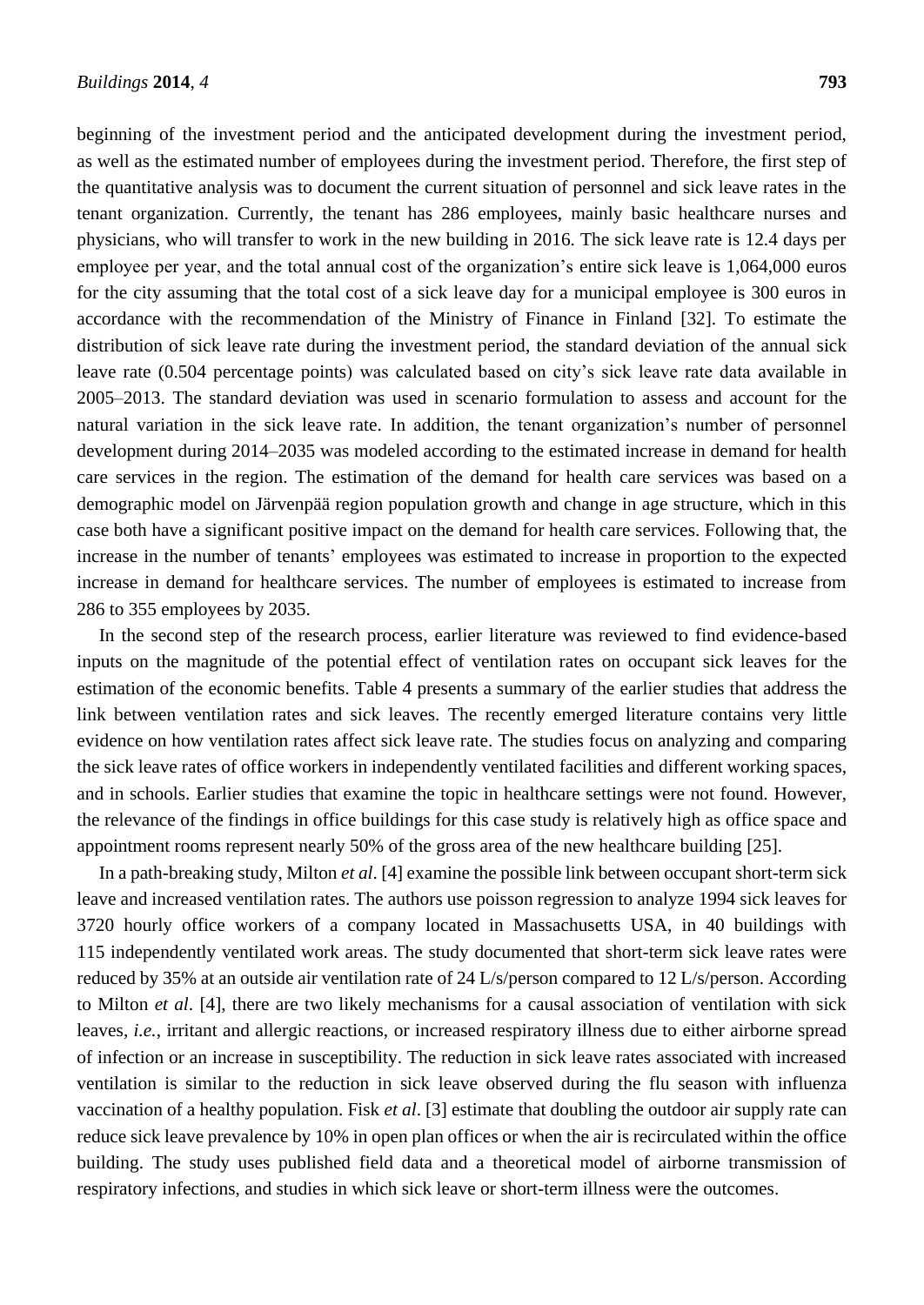| <b>Study/Authors</b> | <b>Method</b>                                        | <b>Country</b> | <b>Property type</b>            | <b>Ventilation rate in</b><br>studied facilities<br>High/Low,<br>L/s/person | Reported %/L/s/person<br>Difference in annual<br>sick leave rate, $+/-$ |
|----------------------|------------------------------------------------------|----------------|---------------------------------|-----------------------------------------------------------------------------|-------------------------------------------------------------------------|
| Milton et al. [4]    | Empirical<br>case study                              | <b>USA</b>     | Office                          | 24/12                                                                       | $-35(-2.9)$                                                             |
| Myatt [33]           | Empirical<br>case study                              | <b>USA</b>     | Office                          | 45/40                                                                       | 0(0)                                                                    |
| Mendell et al. [7]   | Empirical<br>case study                              | <b>USA</b>     | School                          | 20/2                                                                        | $-1$ to $-1.5$                                                          |
| Fisk et al. [3]      | Empirical<br>analysis and<br>theoretical<br>modeling | <b>USA</b>     | Open plan office                |                                                                             |                                                                         |
| Saari et al. [5]     | Simulation                                           | Finland        | Cell office<br>Open plan office | 45.2/28.6<br>27.8/12.4                                                      | $-32.7(-2.0)$<br>$-43.6(-2.8)$                                          |
| Fisk et al. $[1]$    | Theoretical<br>estimation                            | <b>USA</b>     | Office                          | 24/12                                                                       | $-2.9$                                                                  |

**Table 4.** Earlier studies on ventilation rates and sick leaves.

Recently, Mendell *et al*. [7] examined the impact of classroom ventilation rates and illness absence in 28 elementary schools in California, USA. The results suggest that the absence rate is lower in the facilities with higher ventilation rates. In effect, a 1 L/s/person increase in ventilation rate in the range of 2–20 L/s/person is associated with a 1.0%–1.5% decrease in annual illness absences. The associations found between ventilation rates and illness absence is fairly consistent across school districts, climate zones, and ventilation types.

Myatt *et al*. [33] investigate whether a positive association exists between very high ventilation rates and sick leaves. The case study was executed in two office buildings occupied by Polaroid Corporation's workers and located in Boston, USA. The authors did not find a consistent positive relationship between sick leave and the ventilation rate difference between 40 L/s/person and 45 L/s/person [33]. This finding is backed by a recent review of scientific literature through 2005 on the effects of ventilation rates on health by Sundell *et al*. [6] and an international expert panel. Higher ventilation rates, up to about 25 L/s/person, are associated with reduced prevalence of short-term sick leaves, sick building syndrome symptoms, inflammation, respiratory infections, asthma symptoms compared to lower ventilation rates [6].

The results from very few earlier studies suggest that a positive association would seem to exist between higher ventilation rates and lower sick leave rates. Based on the only previous study [3] that uses both empirical data and theoretical modeling it seems that doubling the ventilation rates reduces the sick leave rate by 10%, which is considered to be the best estimate of the relationship between ventilation rates and sick leave [34]. Other earlier empirical studies have observed smaller (0%) and higher effects (35%). Most empirical observations for the positive association exist in the ventilation rate range of 12–24 L/s/person.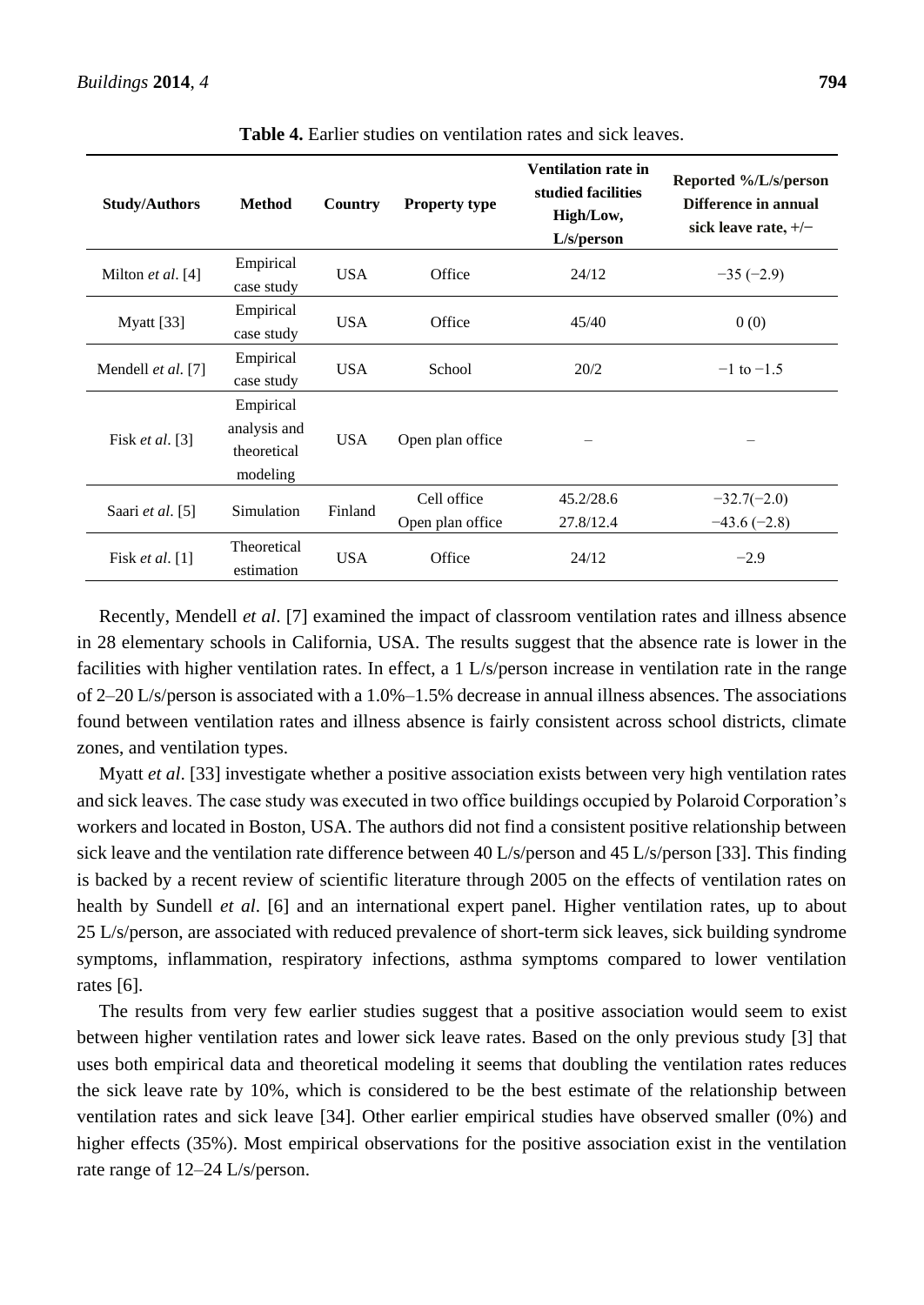After the literature review, an expert workshop was organized to review the findings from earlier empirical studies to assess the tenant's sick leave reduction potential of modifiable ventilation capacity in the new building. In the workshop, the reduction potential was assessed relative to the standard ventilation system in two phases. First, the expert group reviewed the tenant's status and planned investments were benchmarked relative to the uncertain empirical findings from the literature. The preliminary expert observations on reduction potential were heuristically evaluated against recent findings concerning the state-of-the-art of IAQ problems in existing healthcare buildings in Finland. For example, the prevalence of severe IAQ problems in existing healthcare buildings is estimated to be 20%–26% of total room space and recently 23% of all healthcare employees in Finland reported smell of mold in their workplace in a national survey [24]. In addition, based on collected clinical experiences of physicians in Finland, the emergence of IAQ problems in a building is anticipated to result in a 50% increase in short-term sick leave for user organizations [24]. However, direct numerical comparison of the Järvenpää case to benchmark municipalities in Finland was not possible as there are no earlier publications, databases or even standardized measures currently available concerning sick leaves, ventilation rates and construction projects of the public sector in Finland. Second, the experts were asked to estimate the sick leave reduction potential in three scenarios: minimum, best guess and maximum. Following that, an average of expert estimation was calculated to derive the values for reduction potential in minimum, best guess and maximum scenarios. Consequently, three scenarios were established for the reduction of tenant organization's sick leaves during 2016–2035 by the expert group, which consisted of two leading IAQ experts in Finland and five construction management professionals. After the workshop, the scenarios were reviewed and validated in a meeting of the healthcare construction project's steering group, which comprises the management team of the tenant organization and investor representatives.

The three validated scenarios and the respective cumulative present value of the cost savings for ROA are illustrated in Figure 2. In the expert evaluation scenarios, modifiable ventilation capacity's reduction potential in the tenant's annual sick leave rate was estimated relative to the standard design of the building (15 L/s/person). In the case of the standard design, ventilation rates were assumed not to have an effect on the development of sick leave rate. In the best guess scenario, the reduction potential is 15% compared to the standard design starting from the year 2017. In the minimum scenario (min), the reduction potential is 0.5%. In the maximum scenario (max), the reduction potential in sick leave rate reaches 25% annually. The distribution of the three scenarios reflects the uncertainty in reduction potential taking into account the possible future events that the sick leave reduction may turn out to be virtually non-existent or considerable. The maximum and best guess scenarios are optimistic in comparison to the expected reduction potential (less than 10%) for the range of 15–24 L/s/person implied by earlier studies [3]. However, the sick leave reduction potential in all scenarios is below reduction potential implied by highest empirical observation (2.9 L/s/person and a total 26.1% for the range of 15–24 L/s/person [4]) of earlier empirical studies. Moreover, in this case it could be that a considerable increase in ventilation rates may have a larger than expected effect on sick leave due to the low level of ventilation rates (8 L/s/person) in the present facilities.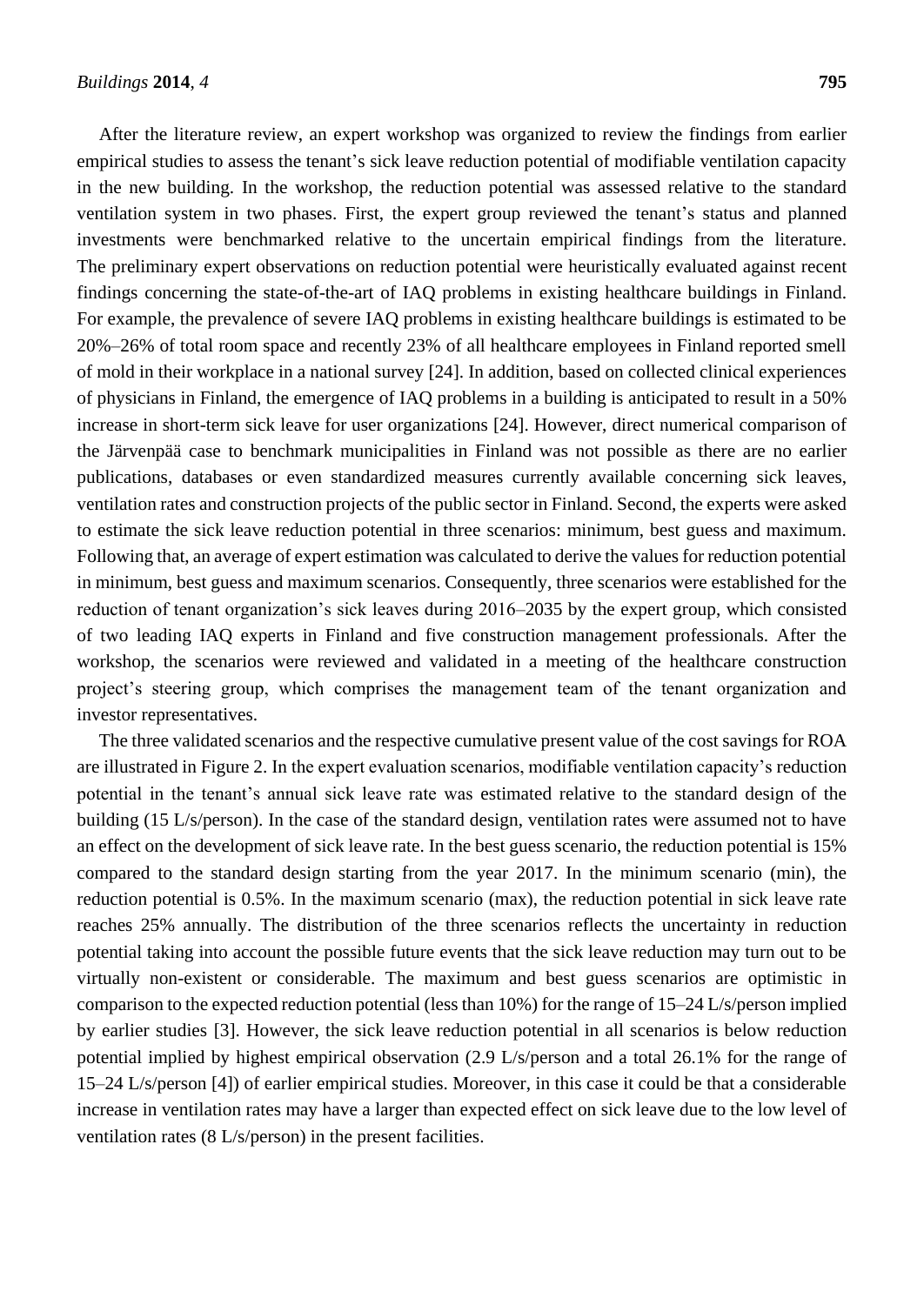

**Figure 2.** Present value of cumulative cost savings in three scenarios (max, best guess, min).

The key input parameters for scenarios are described in Table 5. All expert evaluation scenarios take into account the tenant sick leave rate variability, estimated growth in the number of employees and the increase in healthcare personnel costs of 2.9% per year according to the official price index for Finnish municipalities' healthcare costs [35]. In terms of tenant sick leave rate natural variability, the minimum scenario has a negative trend and the maximum scenario a positive trend for sick leave rate development due to other factors than ventilation rates. The discount rate is 3% in all scenarios, which is equivalent to the cost of financing for the tenant organization.

| <b>Scenario</b>                       | Min        | <b>Best guess</b> | Max      | Source                                            |                        |
|---------------------------------------|------------|-------------------|----------|---------------------------------------------------|------------------------|
| Tenant's current sick leave rate      | 12.4       | 12.4              | 12.4     |                                                   |                        |
| (days per employee per year)          |            |                   |          | City of J ärvenpää $[26]$                         |                        |
| Estimated reduction in tenant's       |            |                   |          |                                                   |                        |
| annual sick leave rate due to         | 0.5        | 15.0              | 25.0     | Literature review and                             |                        |
| increase in ventilation rates $(\%$ ) |            |                   |          | expert workshop                                   |                        |
| Annual natural variation in tenant's  |            |                   |          |                                                   |                        |
| sick leave rate due to other factors  | $-0.504$   | $\Omega$          | $+0.504$ | City of J ärvenp ää [26],<br>authors calculations |                        |
| (percentage points)                   |            |                   |          |                                                   |                        |
| Cost of sick leave day (eur)          | 300        | 300               | 300      | Ministry of Finance [32]                          |                        |
| Total increase in the number of       |            |                   |          |                                                   |                        |
| tenant's employees during             | 69         | 69                | 69       | City of J ärven a ä project                       |                        |
| investment period                     |            |                   |          |                                                   | feasibility study [30] |
| Annual increase in healthcare         |            |                   |          | Finnish Local and                                 |                        |
| personnel costs $(\%)$                | 2.9<br>2.9 |                   | 2.9      | Regional Authorities [35]                         |                        |
| Discount rate $(\% )$                 | 3          | 3                 | 3        | City of J ärvenpää                                |                        |

**Table 5.** Key input parameters for three scenarios.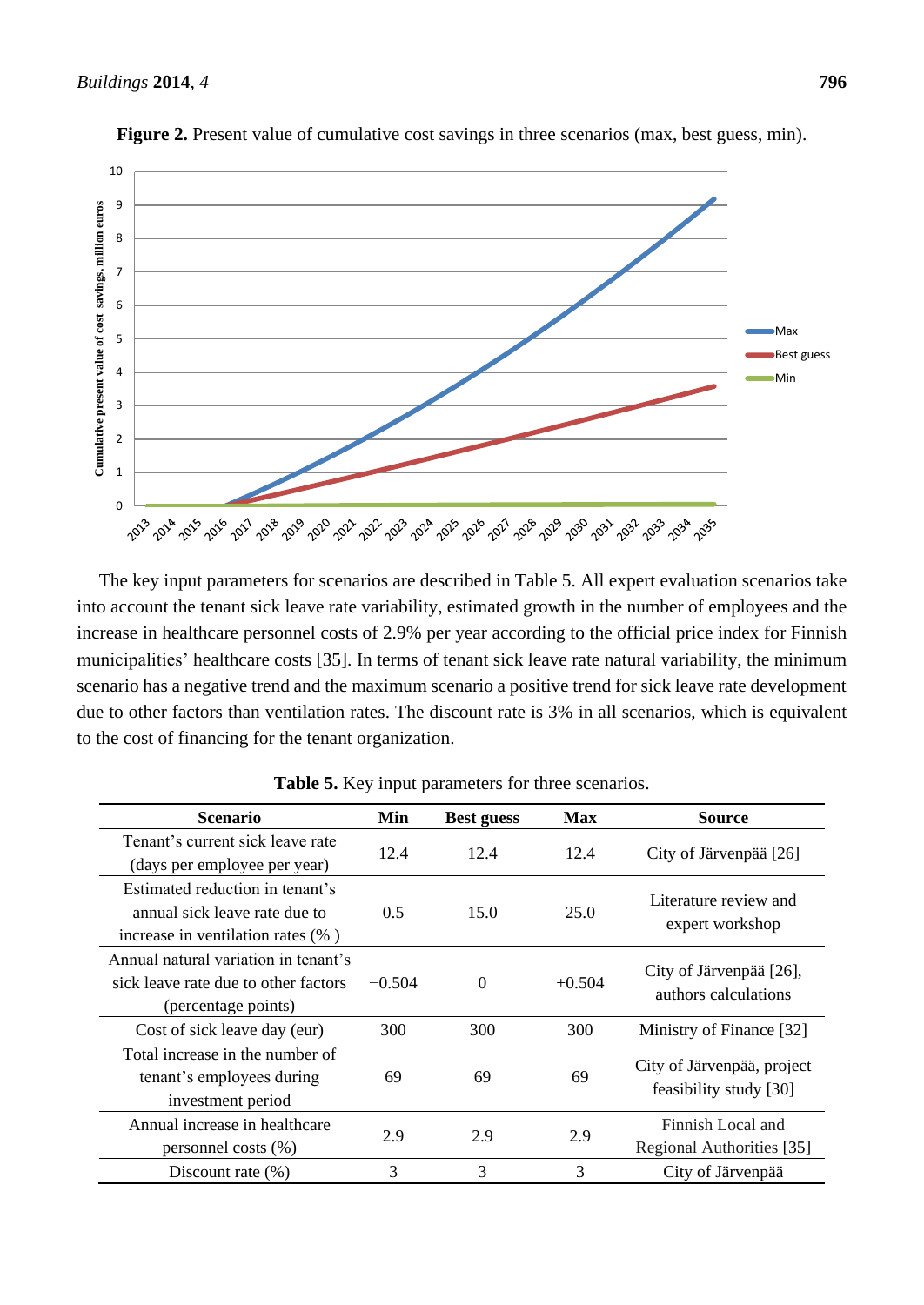## *3.4. Real Option Value of Economic Benefits of the Indoor Air Quality Investment*

The input parameters for fuzzy pay-off method (FPOM) calculation are the cumulative present values of the three scenarios, which are 9,191,332 (max), 3,585,374 (best guess) and 55,198 (min), depicted in Figure 2 and representing the triangular pay-off distribution for the investment. In this case, the whole pay-off distribution is above zero and thus the formula  $E(A_+) = a + \frac{\beta - \alpha}{6}$  $\frac{1}{6}$  is applied. When the formula is applied to the input parameters, the real option value of 3, 931,338 euros is calculated. As the level of IAQ improves through an increase in ventilation rate from 15 to 24 L/s/person, it reduces the number of short-term sick leaves, which results in considerable cost savings to the tenant. The value represents the total value of these cost savings to the tenant under uncertainty during the whole investment period. However, the result is indicative only due to the extent of incomplete information on sick leave and ventilation rates in health care settings.

The cost savings are considerable from the tenant's perspective totaling a present value of 291.2 euros per SQM for the 20-year investment period. Moreover, the cost savings are substantial (19.6%) relative to the tenant's annual budget (20 Meur) and reach 13,746 eur per employee. The comparison of the cost savings relative to the rent level reveals interesting information to the tenant. The discounted 20-year gross rent level in the new building is 22.72 eur/SQM/month. The gross rent calculation takes into account the capital costs, maintenance costs including the ventilation investment costs of presented in Section 3.5, the retrofit cost of physical deterioration of the building and fixtures, investor yield target of 5.5%, and a discount rate of 3%. On the other hand, the real option value eur/SQM/month is 1.21 for the 20-year period. From the tenant's perspective, this means that the economic benefits related to better IAQ represent 5.3% of the gross rent in the new building.

#### *3.5. Investment, Operations and Maintenance Costs*

This section presents the cost the structure of the ventilation system investment in the new building to build a basis for investment pay-off analysis with ROA. The calculations cover investment costs and operation and maintenance costs, which includes both running and preventive costs according Federation of European Heating and Air-Conditioning Associations (REHVA) guidelines [34]. The ventilation system investment includes the standard ventilation system and modifiable capacity. The investment and maintenance costs for the standard ventilation system and modifiable ventilation capacity are elaborated in Tables 6 and 7. The standard system with a ventilation capacity of 15 L/s/person requires investments in plantroom space, supply and exhaust air and handling units, terminals and ducts, exhaust air heat recovery system and cost allocation from the ground heat system of the building. It is assumed that the standard ventilation system is installed in those spaces of the building that accommodate user, *i.e.*, appointment spaces, dental treatment spaces, patient rooms, group meeting rooms, personnel space, restaurants, service lobby, corridors and other public spaces. Modifiable ventilation capacity assumes additional investments in a new building's room space and shaft space reservations that enable the installation of new ventilation units later on and increasing the ventilation rate from 15 to 24 L/s/person. The additional ventilation units are installed in spaces where the standard system is not capable of maintaining a ventilation rate of 24 L/s/person, which is the case concerning appointment spaces, dental treatment spaces and patient rooms. Operation and maintenance costs include energy use for ventilation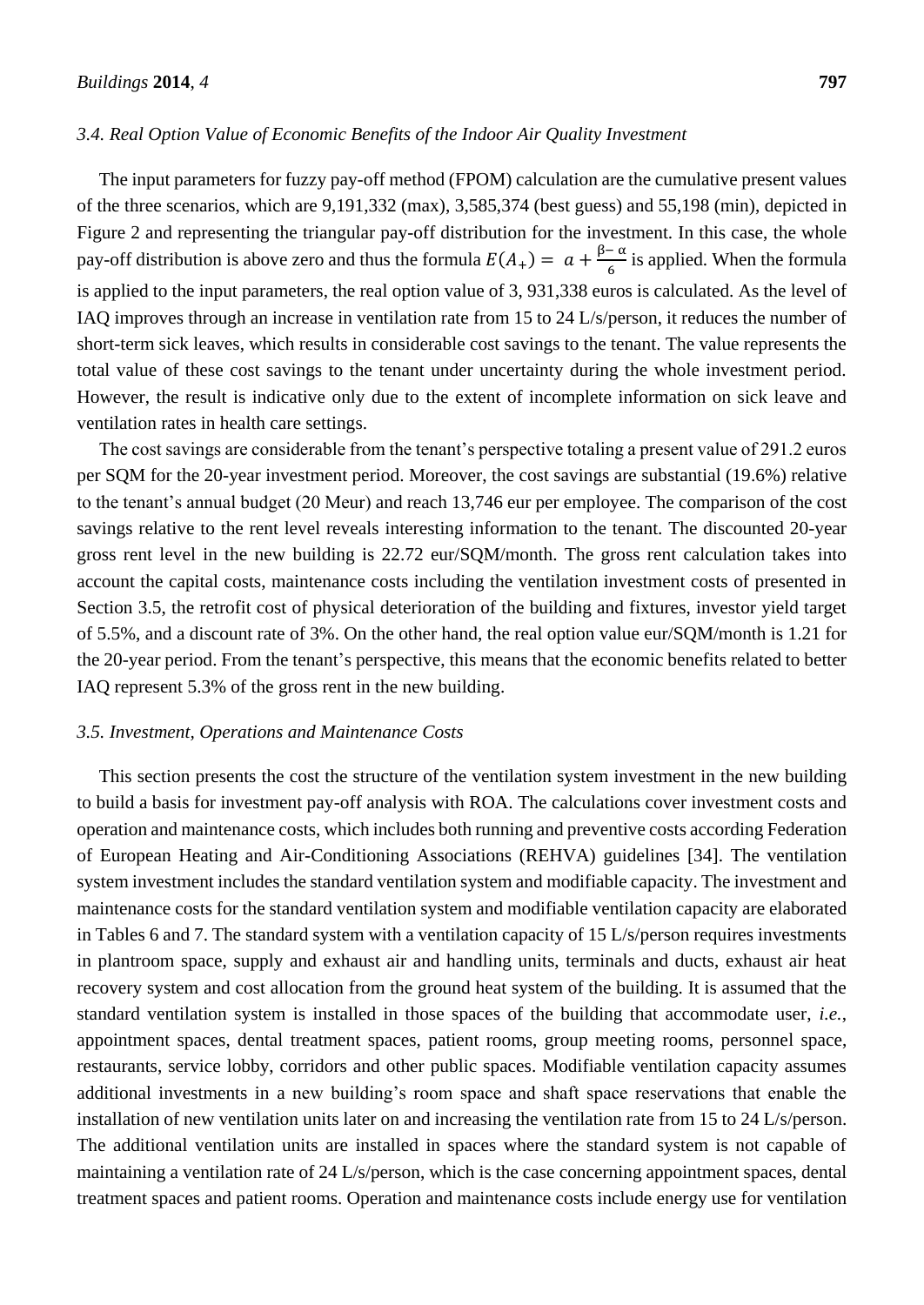(42% of total), maintenance and running costs of the ventilation system (34%), replacement costs (15%), and allocation of the electricity for ground heat system (9%) that is used to cool supply air. Investment and operations and maintenance costs are calculated using the target price procedure of the Finnish construction cost software Haahtela (at Haahtela cost index level 82), which is the most widely used software for calculating construction costs in Finland. The investment period is 20 years and maintenance costs are expected to increase 3% per year, which is in line with the Finnish real estate maintenance cost index development during the past 5 years [36].

**Investment category Investment item Investment cost (eur) Operation and maintenance (both running and preventive) Cost per Year (eur)** Space and ventilation Plantroom space of 300 m<sup>2</sup> for ventilation units 300,000 40,000 Supply and exhaust air units 270,000 Supply and exhaust air terminals and ducts 203,000 Supply and exhaust air handling units 121,000 Energy efficiency Exhaust air heat recovery system 108,000 Energy production Ground heat system, cost allocation to ventilation 400,000 Design and management Design and construction management of the ventilation system 600,000 Total – 2,002,000 40,000

**Table 6.** Investment cost structure for the standard ventilation system (15 L/s/person). Investment item data from [30], authors cost calculations based on Haahtela software (Haahtela-yhtiöt, Helsinki, Finland). Copyright 2013 Finland.

**Table 7.** Investment cost structure for modifiable ventilation capacity (24 L/s/person). Investment item data from [30], authors cost calculations based on Haahtela software. Copyright 2013 Finland.

| <b>Investment</b> item<br><b>Investment category</b> |                                    | Investment<br>cost (eur) | <b>Operation and maintenance</b><br>Cost Increase per year (eur) |
|------------------------------------------------------|------------------------------------|--------------------------|------------------------------------------------------------------|
| Additional design for<br>modifiability               | System design                      | 50,000                   |                                                                  |
| Building modifiability                               | 300 SQM room space for             |                          |                                                                  |
| for additional                                       | additional ventilation units Shaft | 200,000                  | 5,000                                                            |
| ventilation units                                    | space reservations for air ducts   |                          |                                                                  |
| Implementation of                                    |                                    |                          |                                                                  |
| additional ventilation                               | New ventilation units              | 200,000                  |                                                                  |
| capacity later on                                    |                                    |                          |                                                                  |
| Total                                                |                                    | 450,000                  | 5.000                                                            |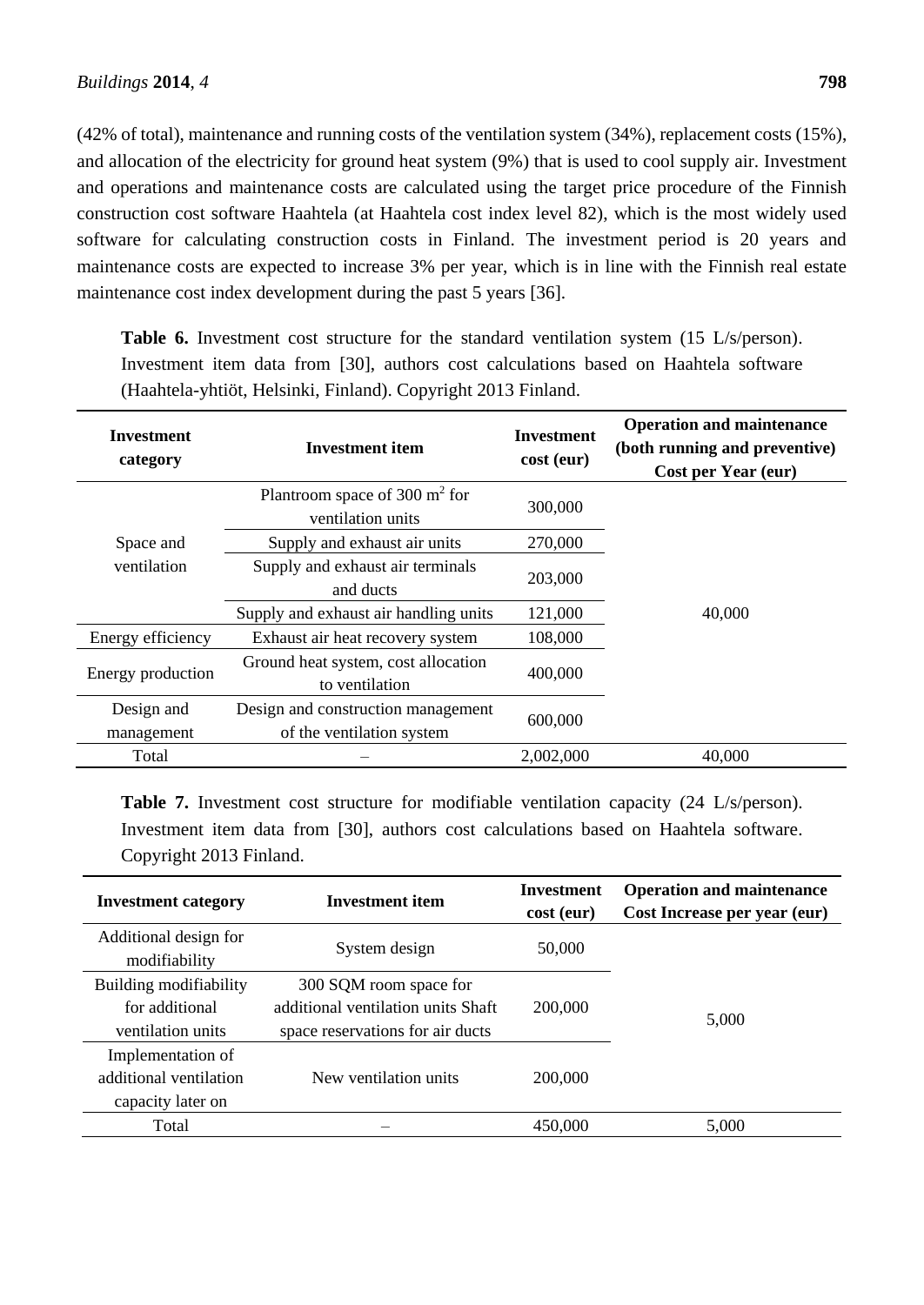### *3.6. Real Option Pay-Off of the Indoor Air Quality Investment*

In this section, the economic benefits of modifiable ventilation capacity are compared to the costs of the ventilation system, *i.e.*, standard system and modifiable ventilation capacity. The real option pay-off of the IAQ investment is analyzed by incorporating the investment and maintenance costs in Tables 6 and 7 to the three scenarios presented in Figure 2. In the analysis, the investment in the standard ventilation system with the embedded modifiability option is completed by the end of 2015 with the deployment of the new building, and additional capacity is implemented after one year of deployment at the end of 2016. The three net pay-off scenarios are presented in Figure 3.

**Figure 3.** Net present value of net cumulative cost savings in three net pay-off scenarios (max, best guess, min).



The input parameters from the three net pay-off scenarios for FPOM calculation are presented in Table 8. In this case, the pay-off distribution is partly above zero and thus the formula  $E(A_+) = a + \frac{\beta - \alpha}{6}$  $\frac{(-\alpha)}{6} + \frac{(\alpha - a)^3}{6a^2}$  $\frac{(-a)}{6a^2}$  is applied. When the formula is applied to the input parameters, a real option pay-off of 599,544 euros is calculated.

| <b>Investment pay-off</b> | Value        | <b>Metrics</b> |
|---------------------------|--------------|----------------|
| Max scenario              | 6,157,970    | eur            |
| Best guess scenario       | 472,251      | eur            |
| Min scenario              | $-3,103,810$ | eur            |
| Real option pay-off       | 599,544      | eur            |

**Table 8.** Real option pay-off of the IAQ investment.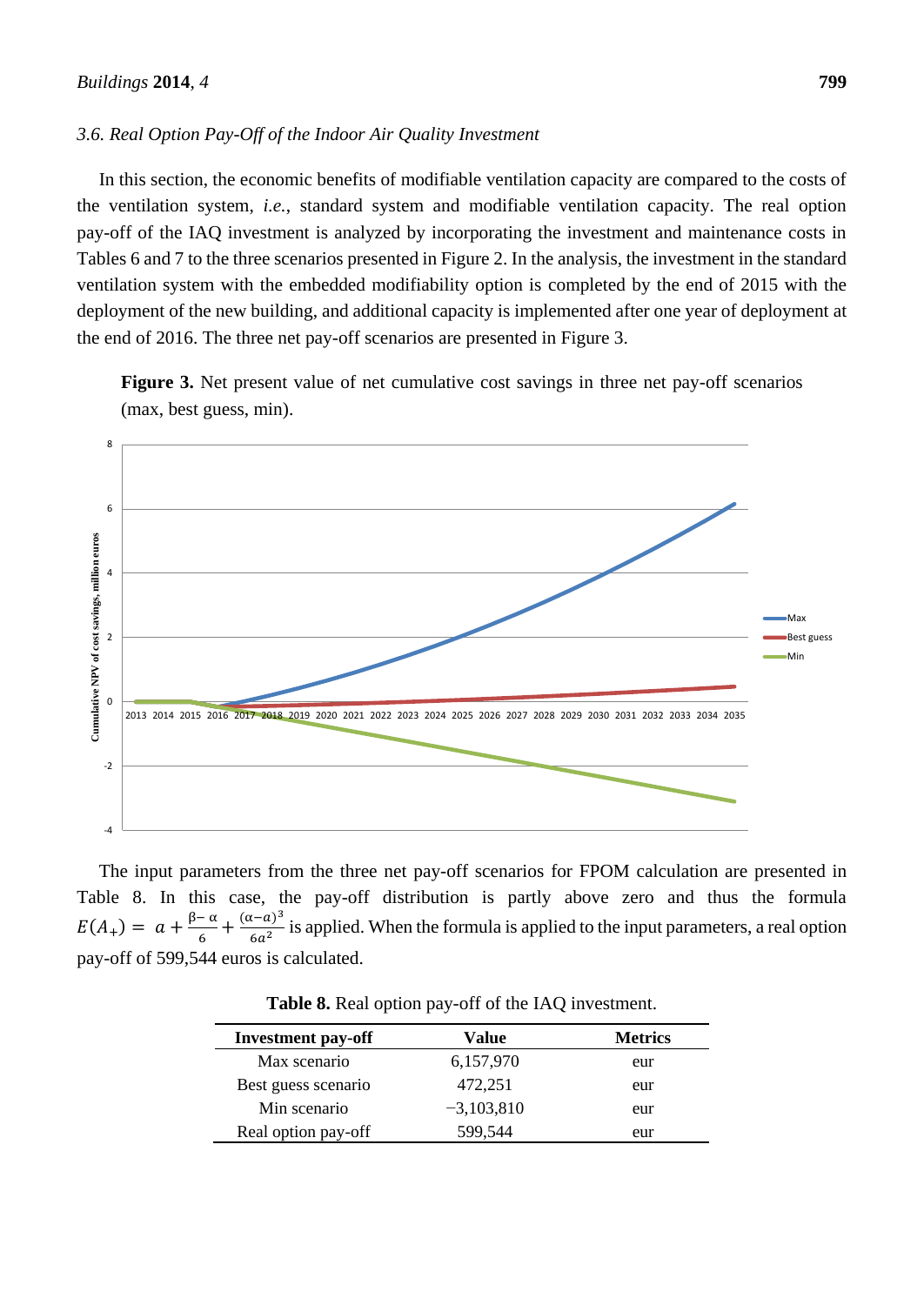The positive real option pay-off means that the pay-off of the investment is positive and the investment is profitable. The total pay-off per SQM for the investment period is 44.4 euros. In the best guess scenario, the NPV is 0.15 eur/SQM/month and 1.90 in the maximum scenario. However, in the minimum scenario, the pay-off is negative at −0.96 eur/SQM/month.

In addition, the tenant and investor could further evaluate the attractiveness of the investment compared to other investment alternatives by computing the success ratio of the investment, which is for illustration purposes presented in Table 9. The success ratio is calculated by dividing the negative area of the pay-off triangle by the positive area of the pay-off triangle [22]. The success ratio (in this case 71%) is a measure of the uncertainty on reaching a positive pay-off. The higher the number, the lower the uncertainty on reaching a positive investment pay-off.

| Value     | <b>Metrics</b> |
|-----------|----------------|
| 3,283,928 | eur            |
| 1.346.962 | eur            |
| 71        | $\frac{0}{0}$  |
|           |                |

| Table 9. Success ratio of the IAQ investment. |  |
|-----------------------------------------------|--|
|-----------------------------------------------|--|

### *3.7. Sensitivity Analysis*

The estimated economic benefits are indicative only and particularly sensitive to changes in the scenarios concerning assumptions on the reduction potential in the tenant's annual sick leave rate. Therefore, it is also worthwhile to consider the situation that for some reason the positive effects of higher ventilation rates on the sick leave rate would turn out to be virtually non-existent, in contrast to the findings from earlier literature and expert workshop evaluation. For example, let us assume that the maximum scenario is in fact the estimated minimum 0.5%, and the best guess is 0.1% and minimum 0%. In this case, the real option value of the economic benefits is only 46,573 euros and all investment net pay-off scenarios have a negative value (max −2,815,251, best guess −2,977,390, min −3,001,602). This highlights the importance of a systematic scenario formulation process for ROA. Moreover, the minimum reduction potential needed to reach the breakeven point of the IAQ investment is 16.03% under the assumptions of the best guess scenario. This magnitude is higher than the expected effect (less than 10%) implied by earlier studies. However, the breakeven calculation does not account for the upside potential (max scenario) or downside potential (min scenario) of the IAQ investment in this case.

#### **4. Discussion and Conclusions**

The main finding of this article is that ROA seems to be a viable method to evaluate investments in IAQ, which have several option characteristics such as high uncertainty and long investment period. ROA takes the uncertainty of into account through three pay-off scenarios: minimum, best guess and maximum. This is also the major difference between ROA and DCF investment calculations as DCF accounts only for one pay-off scenario and the discount rate is adjusted to account for uncertainty. Compressing the uncertainty of an IAQ investment into a single percentage number is not very intuitive and comprehensible. While the results of this study are only indicative, the economic benefits associated with better IAQ seem to be substantial from the tenant's perspective. The real option value of the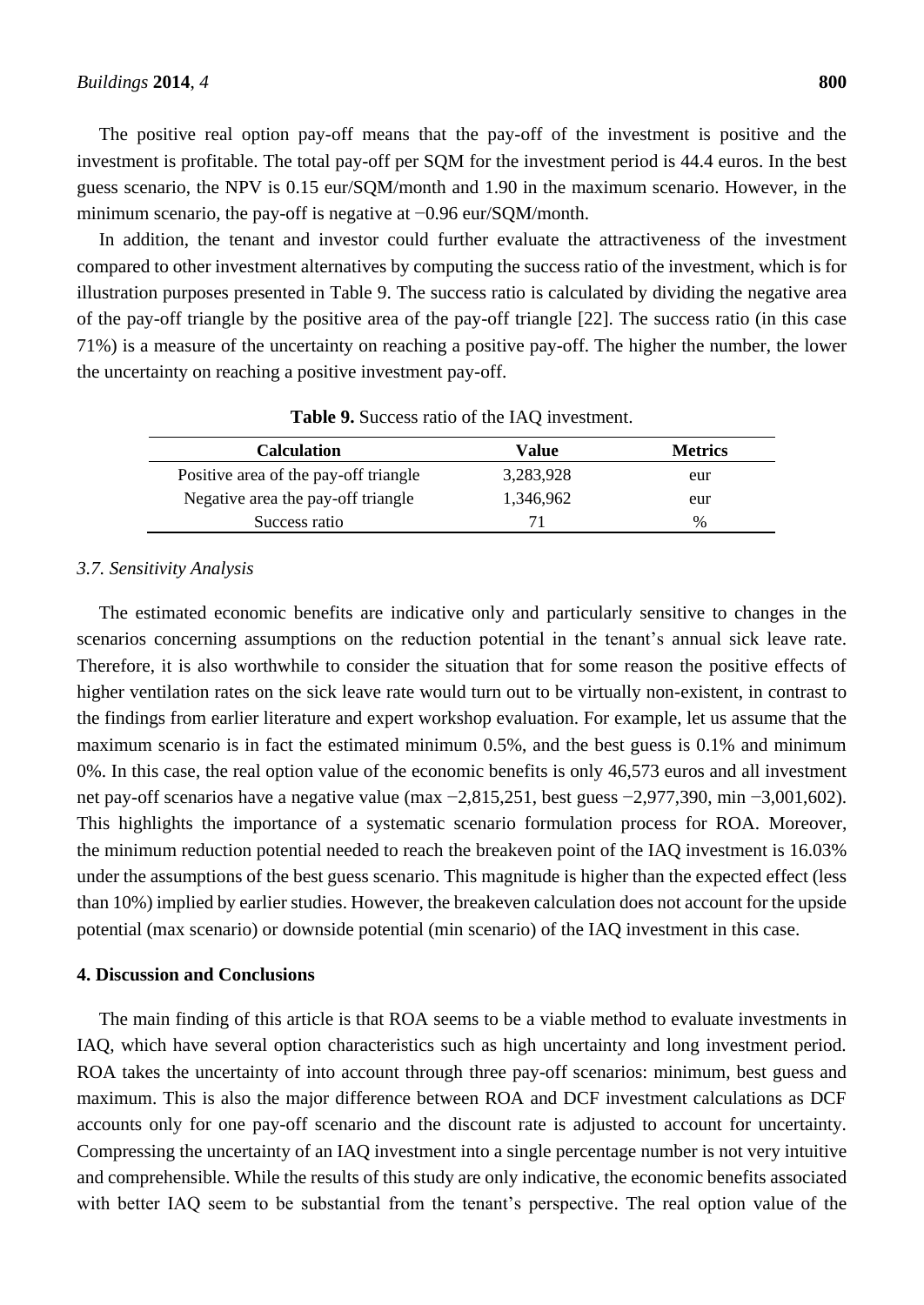economic benefits of better IAQ is almost 4 million euros and the IAQ investment has a positive real option pay-off exceeding 0.5 million euros. It appears that for the tenant it is profitable to pay up to 5.3% (1.6 eur/SQM/month) higher rent for the building with modifiable ventilation capacity compared to a similar building in the same location with only a standard ventilation system, holding other things equal. The results from this quantitative analysis reveal interesting insights also to the investor. In effect, in case the tenant is willing to pay such a premium for the better IAQ through modifiable ventilation capacity in the new building, better IAQ can also be seen as a rental upside for the building owner.

The magnitude of the economic benefits of IAQ investments documented in this article is in line with findings from earlier studies on the increased rental income of eco-certified buildings. Currently, most certification systems, for example Leadership in Energy and Environmental Design (LEED), the MINERGIE standard and Energy Star, for buildings include in the evaluation criteria both energy use and the quality of the indoor environment. For example, Fuerst and McAllister [37] documented that eco-certified buildings obtain a rental and an asset price premium. The authors found that there is a rental premium of approximately 5% for LEED certification and 4% for Energy Star. In addition, according to the review by Sivunen *et al*. [38], building certification seems to have a positive and relatively widely distributed effect to rent level, *i.e.*, 4.8%–17% rental income premium.

Increasing number of studies apply ROA to evaluate the economic benefits and profitability of sustainable building investments. In the field of ventilation systems, Greden *et al*. [15] applied ROA to evaluate the profitability of an innovative heating, ventilating, and air conditioning (HVAC) system, which gives the building owner the right to upgrade natural ventilation into mechanical ventilation. In addition, recent ROA studies have examined the profitability of solar collectors [39], space flexibility and modifiability [40–42], and green building certificates [43]. Real options literature, especially in the construction sector, has called for new applications of real options analysis in a practical setting. This paper adds to that call with an example of evaluating the economic benefits of investments in IAQ in a construction project. To the author's knowledge, this paper is the first study to apply ROA to analyze the economic benefits of IAQ to the building tenant in a real life project.

When generalizing from the results, this study has some important limitations. In terms of the scenario formulation, the availability of full sick leave records and number of local benchmark studies was limited for conducting an in-depth analysis on the actual reasons behind tenants' sick leave. It could be that several unidentified psychological factors affect the sick leave rate; for example, in the case study, the estimated increase in the number of employees may reduce the workload of some employees having a significant positive effect on sick leave rate. In addition, the earlier studies investigating the ventilation rates and sick leaves focus on office buildings and schools. The relationship between ventilation rates and sick leave in healthcare facilities may differ to some extent from these facility types. In this study, the expected effect of ventilation rates on sick leave is also higher in the best guess and maximum scenarios of ROA than the expected effect implied by earlier literature. Moreover, the empirical analysis of this study focuses only on demonstrating ROA as tool to estimate the economic benefits of better IAQ related to the option to increase capacity. In practice, the modifiable ventilation capacity offers another potentially valuable option—the option to wait—which is outside the scope of this study, but relevant for investment decision-making. In this case, deferring the investment in additional ventilation capacity can be valuable as the actual reasons and interactions behind high sick leave rates can be very complex, and the uncertainty on the magnitude of expected economic benefits is large. For example, in the new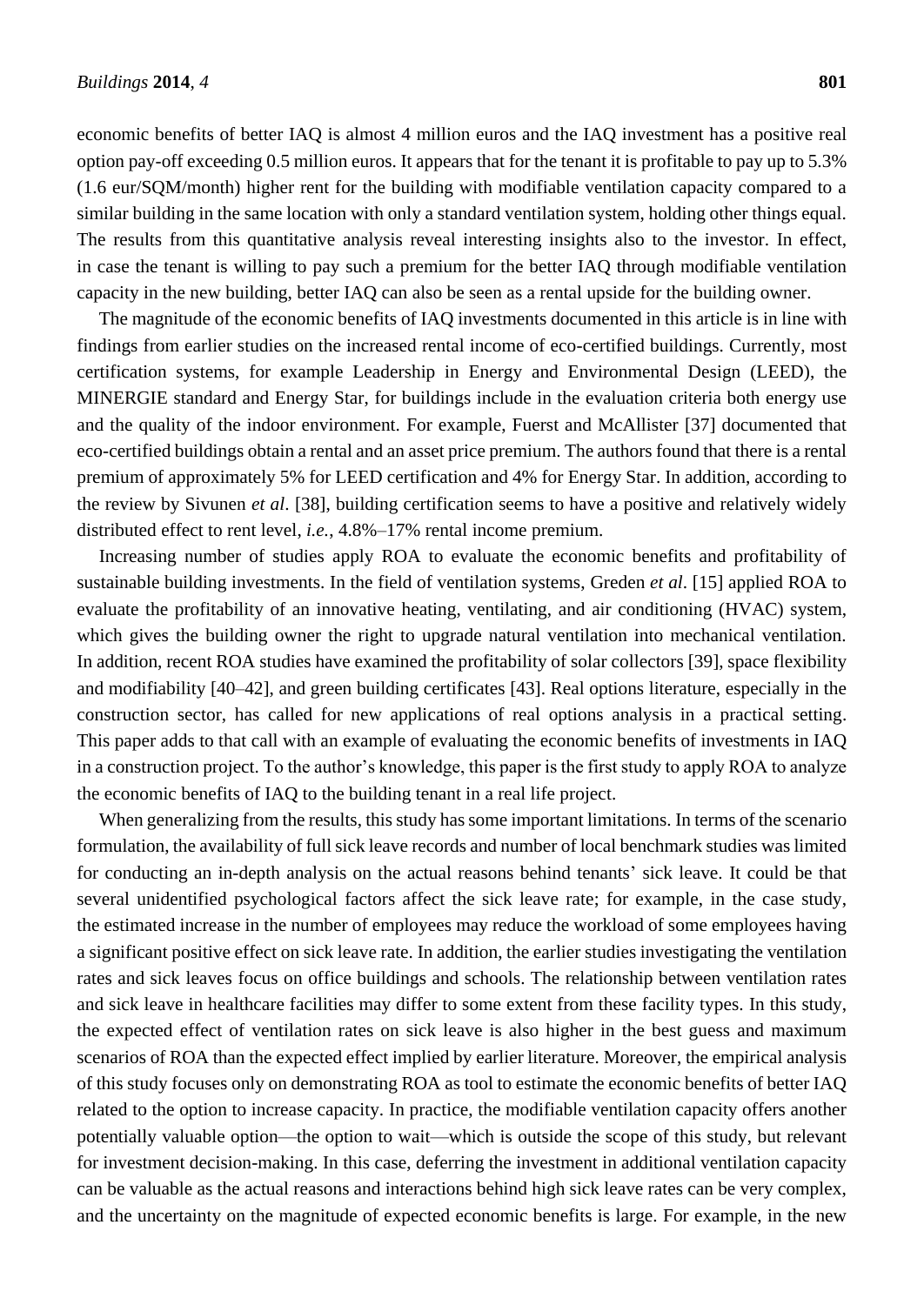building the effects of the new atmosphere, new interior materials and new ways of working on the sick leave rate may be significant. Therefore, it would seem to be worthwhile for the tenant and investor to wait and observe new relevant decision-making information—for example, on the development of the sick leave rate after building deployment, the emergence of evidence on IAQ and sick leave rates, new ventilation technologies and updated guidelines for healthcare ventilation rates—and base the decision to exercise the modifiability option based on updated ROA.

The managerial construction of this analysis, *i.e.*, the ROA process and output presented in this study was used as an investment feasibility analysis document in the actual investment decision-making process by the tenant's management team and investors' board of directors. The tenant's management team and investors' board of directors appreciated particularly the systematic ROA process that brings experts together to incorporate the sources of uncertainty and numerical presentation of the life-cycle economic benefits and costs related to IAQ investments. Later on in the building briefing process, the results of this analysis were used in setting the target value of design for the ventilation system. Moreover, the ROA approach was also used for the optimization of building service flexibility and adaptability in the project.

The results have practical implications for the investors, designers and building users. ROA is a promising approach to analyze the feasibility of IAQ investments. In fact, IAQ investments have several option characteristics. The realization of the economic benefits is highly uncertain, the investment period is long and the investments typically require substantial upfront investment. Moreover, ROA may help to alleviate the potential principal-agent and asymmetric information problems in IAQ investment. In practice, it may assist owners and tenant to effectively and transparently communicate the characteristics, uncertainties and benefits of IAQ investments. The empirical analysis produced in this paper was perceived valuable by case study tenant and investor and can be used as a guidance and motivation for further applications of analyzing the economic benefits of and setting targets for indoor environment investments.

This paper sets forth several leads for future research. In particular, it would be important to conduct a follow up study in 2018 when the building is operational and sick leave data is available to provide more evidence on whether the assumptions and results of this study were valid and reliable. Moreover, it would be interesting to study further the applicability of ROA for evaluation of IAQ investments in other empirical settings. In addition, an examination of the realized economic benefits over time would shed more light on the potential correlation between ventilation rates and sick leave over a longer period.

#### **Acknowledgments**

The authors want to thank Kiinteistö Oy Järvenpään Terveystalo for the ROA case study setting and data.

#### **Author Contributions**

Juho-Kusti Kajander is responsible for initiating, executing and writing the paper. Matti Sivunen participated in executing the paper and carried out the investment cost analysis. Seppo Junnila provided comments and suggestions on the paper.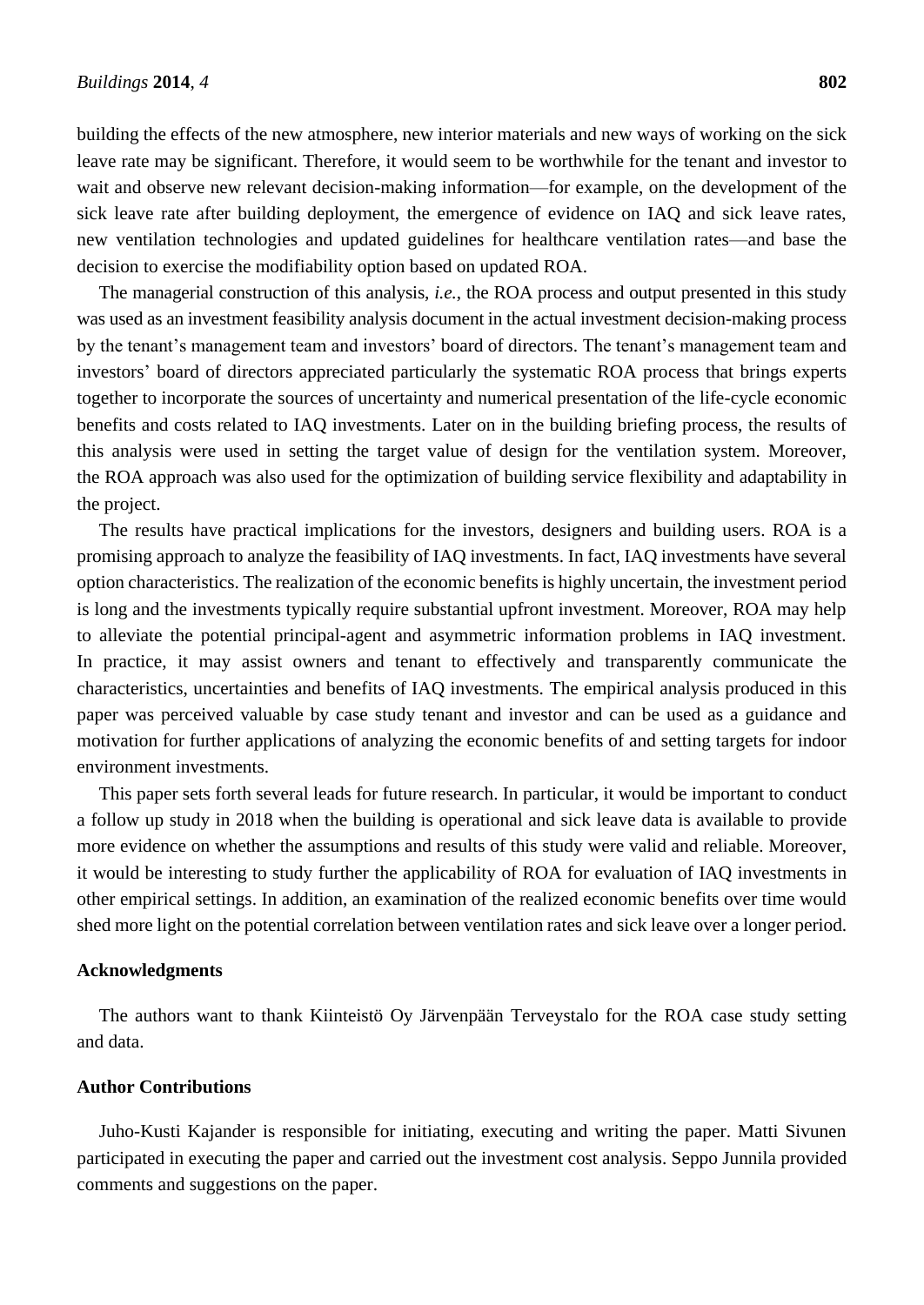# **Conflicts of Interest**

The authors declare no conflict of interest.

# **References**

- 1. Fisk, W.J.; Black, D.; Brunner, G. Benefits and costs of improved IEQ in U.S. offices. *Indoor Air*  **2007**, *21*, 357–367.
- 2. Seppänen, O.; Kurnitski, J. Target Values for Indoor Environment in Energy-Efficient Design. In *Cost Optimal and Nearly Zero-Energy Buildings (nZEB), Definitions, Calculation Principles and Case Studies*; Kurnitski, J., Ed.; Springer: London, UK, 2013; pp. 57–78.
- 3. Fisk, W.J.; Seppänen, O.; Faulkner, D.; Huang, J. Cost benefit analysis of ventilation control strategies in an office building. *Proc. Healthy Build.* **2003**, *3*, 361–366.
- 4. Milton, D.K.; Glencross, P.M.; Walters, M.D. Risk of sick leave associated with outdoor air supply rate, humidification, and occupant complaints. *Indoor Air* **2000**, *10*, 212–221.
- 5. Saari, A.; Tissari, T.; Valkama, E.; Seppänen, O. The effect of a redesigned floor plan, occupant density and the quality of indoor climate on the cost of space, productivity and sick leave in an office building—A case study. *Build. Environ.* **2006**, *41*, 1961–1972.
- 6. Sundell, J.; Levin, H.; Nazaroff, W.W.; Cain, W.S.; Fisk, W.J.; Grimsrud, D.T.; Gyntelberg, F.; Li, Y.; Persily, A.K.; Pickering, A.C.; *et al*. Ventilation rates and health: Multidisciplinary review of the scientific literature. *Indoor Air* **2011**, *21*, 191–204.
- 7. Mendell, M.J.; Eliseeva, E.A.; Davies, M.M.; Spears, M.; Lobscheid, A.; Fisk, W.J.; Apte, M.G. Association of classroom ventilation with reduced illness absence: A prospective study in California elementary schools. *Indoor Air* **2013**, *23*, 515–528.
- 8. Elf, M.; Malmqvist, I. An audit of the content and quality in briefs for Swedish healthcare spaces. *J. Facil. Manag.* **2009**, *7*, 198–211.
- 9. Zimina, D.; Ballard, G.; Pasquire, C. Target value design: Using collaboration and a lean approach to reduce construction cost. *Constr. Manag. Econ.* **2012**, *30*, 383–339.
- 10. Seppänen, O.A.; Fisk, W.J. Some quantitative relations between indoor environmental quality and work performance or health. *HVAC R Res.* **2006**, *12*, 957–973.
- 11. Cardin, M.A. Quantitative Performance-Based Evaluation of a Procedure for Flexible Design Concept Generation. Ph.D. Thesis, Massachusetts Institute of Technology, Boston, MA, USA, 7 January 2011.
- 12. Seppänen, O.A.; Fisk, W.J. *A Model to Estimate the Cost Effectiveness of the Indoor Environment Improvements in Office Work*; LBNL-55447; Lawrence Berkeley National Laboratory: Berkeley, CA, USA, 2004.
- 13. Davis, L.W. *Evaluating the Slow Adoption of Energy Efficient Investments: Are Renters Less Likely to Have Energy Efficient Appliances?* Working Paper No. w16114; National Bureau of Economic Research: Cambridge, MA, USA, 2010.
- 14. Yin, R.K. *Case Study Research: Design and Methods*, 3rd ed.; Sage Publications: Thousand Oaks, CA, USA, 2002.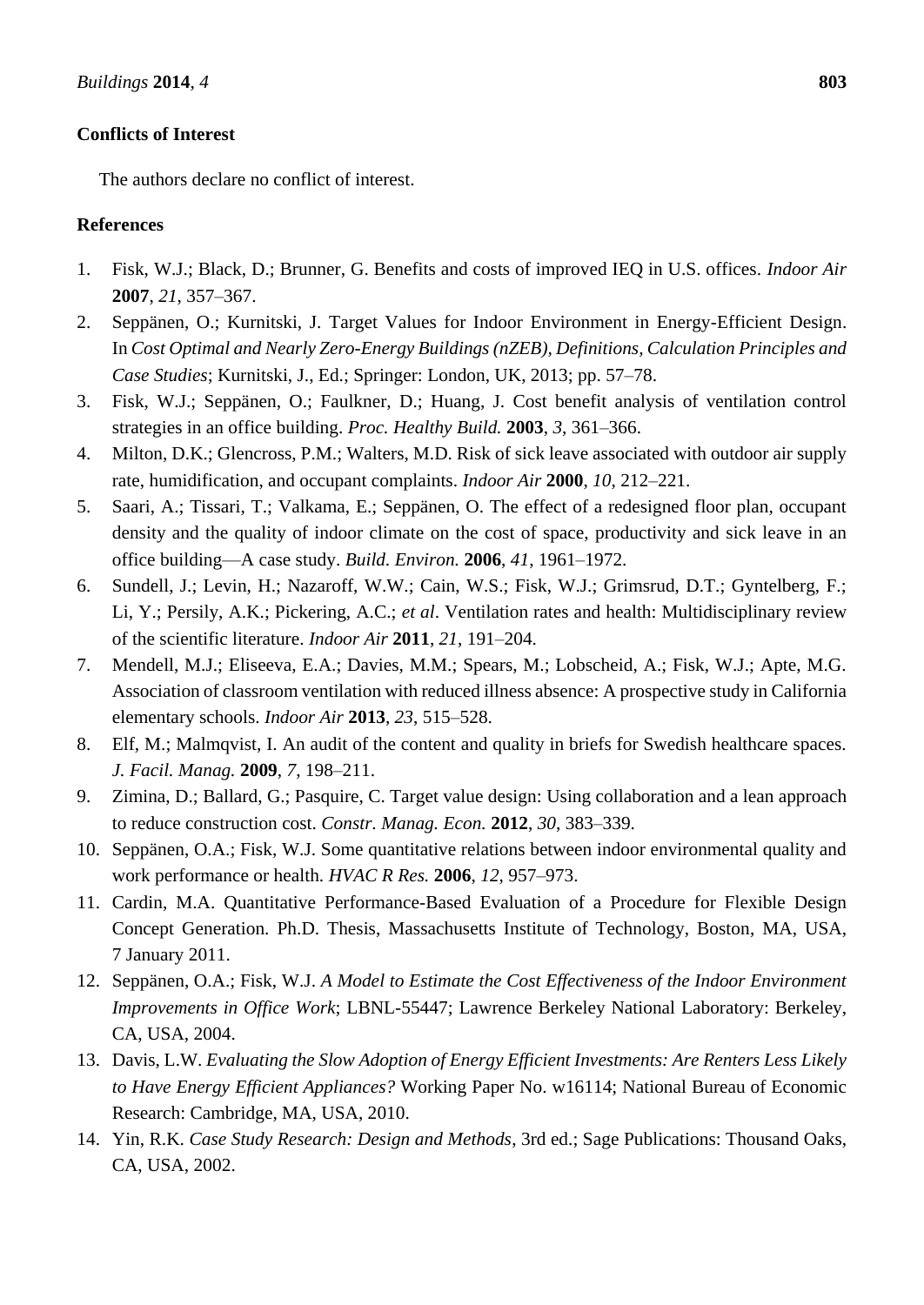- 15. Greden, L.V.; Glicksman, L.R.; Lopez-Betanzos, G. A real options methodology for evaluating risk and opportunity of natural ventilation. *J. Sol. Energy Eng.* **2006**, *128*, 204–212.
- 16. Amram, M.; Kulatilaka, N. *Real Options: Managing Strategic Investment in an Uncertain World*; Harvard Business School Press: Boston, MA, USA, 1999.
- 17. Lander, D.; Pinches, G. Challenges to the practical implementation of modeling and valuing real options. *Q. Rev. Econ. Financ.* **1998**, *38*, 537–567.
- 18. Oppenheimer, P.H. A critique of using real options pricing models in valuing real estate project and contracts. *Brief. Real Estate Financ.* **2002**, *2*, 221–233.
- 19. Collan, M.; Fullér, R.; Mezei, J. A fuzzy pay-off method for real option valuation. *J. Appl. Math. Decis. Sci.* **2009**, *2009*, 238196:1–238196:14.
- 20. Datar, V.; Mathews, S. European real options: An intuitive algorithm for the black-scholes formula. *J. Appl. Financ.* **2004**, *14*, 45.
- 21. Zadeh, L.A. Fuzzy sets. *Inf. Control* **1965**, *8*, 338–353.
- 22. Collan, M. *The Pay-Off Method: Re-Inventing Investment Analysis: With Numerical Application Examples from Different Industries*; CreateSpace Independent Publishing Platform: Charleston, SC, USA, 2012.
- 23. Tekes. The Finnish Funding Agency for Innovation. Available online: http://www.tekes.fi/tekes/ tulokset-ja-vaikutukset/caset/2014/jarvenpaa-uudenlainen-kansallinen-malli-julkisiinrakennushankintoihin/ (accessed on 23 June 2014).
- 24. Reijula, K.; Ahonen, G.; Alenius, H.; Holopainen, R.; Lappalainen, S.; Palomäki, E.; Reiman, M. *Rakennusten kosteus-ja homeongelmat*; Audit Committee's publications; Parliament of Finland: Helsinki, Finland. Available online: http://web.eduskunta.fi/dman/Document.phx? documentId=er28612160849612 (accessed on 9 October 2013).
- 25. *New Healthcare Center Project Brief*; Kiinteistö Oy Järvenpään Terveystalo: Järvenpää, Finland, 2013.
- 26. Järvenpää, Review of Human Resources; Website of City of Järvenpää. Available online: http://www.jarvenpaa.fi/--Henkil öst ö-/sivu.tmpl?sivu\_id=391 (accessed on 10 November 2013).
- 27. The Centre for Occupational Safety. Kunta-alan Työolobarometri 2012, Finland, 2013. Available online: http://www.tyoturva.fi/files/2983/Kunta-alan\_tyolobarometri\_2012.pdf (accessed on 24 September 2014).
- 28. Kirkkonummi, Review of Human Resources; City of Kirkkonummi, Finland. Available online: http://kirkkonummi01.hosting.documenta.fi/kokous/20131383–16–1.PDF (accessed on 24 September 2014).
- 29. Hyvinkää, Review of Human Resources; City of Hyvinkää, Finland. Available online: http://www.hyvinkaa.fi/Tiedostot/Hankkeet%20ja%20raportit/henkilostokertomus2013.pdf (accessed on 24 September 2014).
- 30. *New Healthcare Center Project Feasibility Analysis*; Kiinteistö Oy Järvenpään Terveystalo: Järvenpää, Finland, 2013.
- 31. *Statistics of Population*; Statistics Finland: Helsinki, Finland, 2013. Available online: http://www.stat.fi/tup/kunnat/index.html (accessed on 9 October 2013).